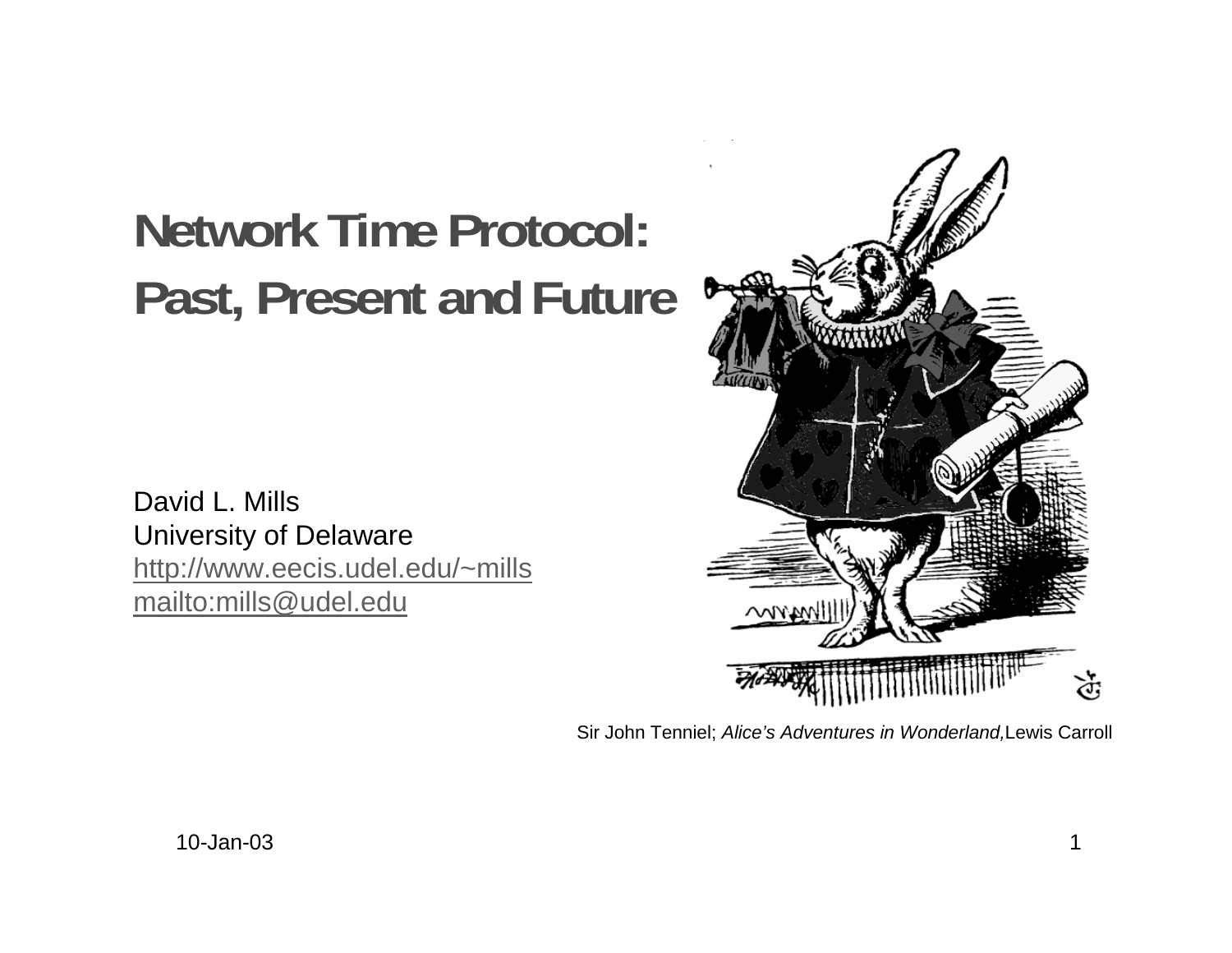#### **Overview**



- o NTP architecture, protocol and algorithms
	- $\bullet$ Twenty years of analysis, modeling and refinement
- o Splitting the microsecond
	- $\bullet$ We can do it with modern networks and computers
- o Modeling and performance analysis
	- $\bullet$ Optimizing the parameters and kernel timekeeping code
- o Timekeeping in the Interplanetary Internet
	- $\bullet$ And now for something completely different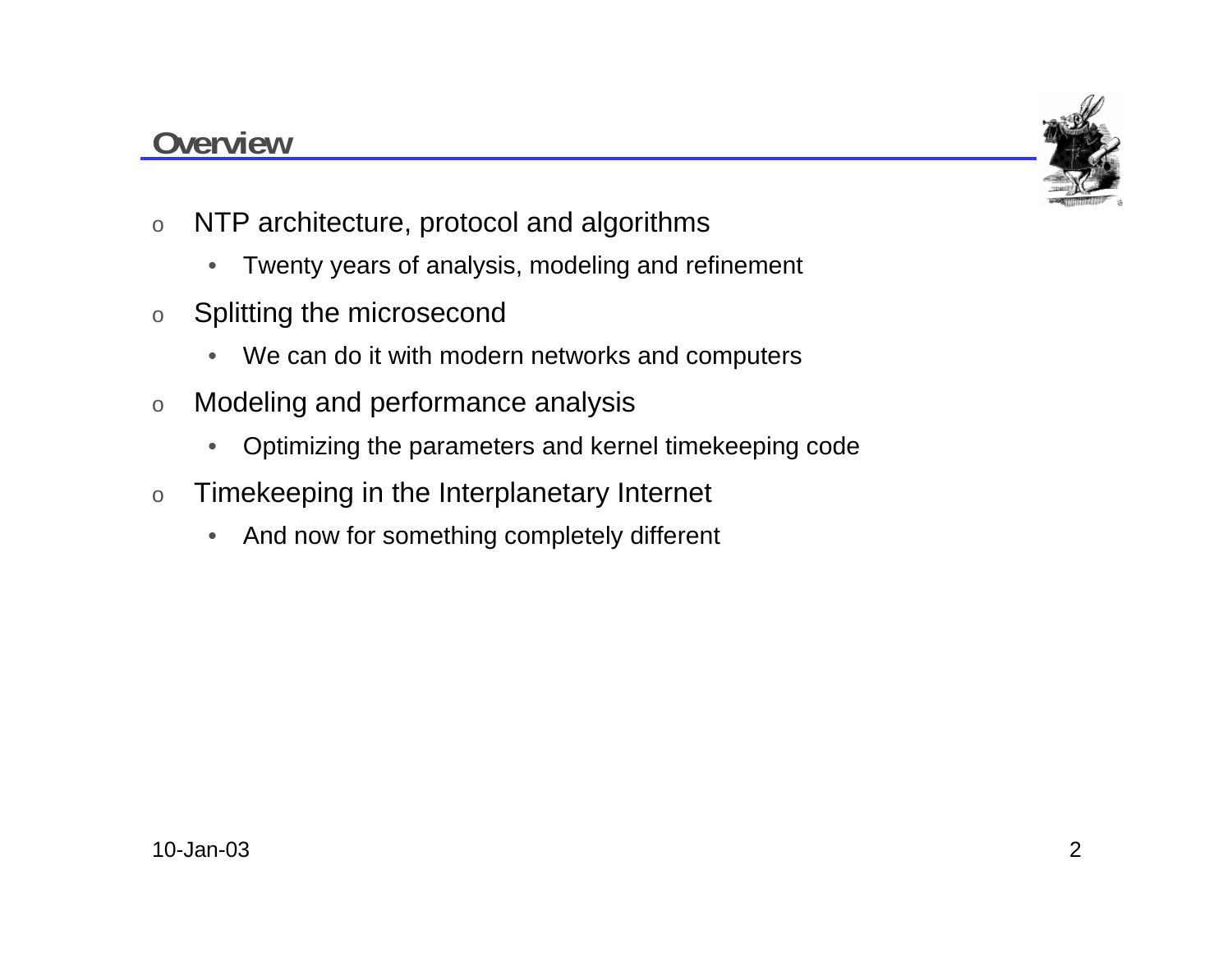#### **Introduction**



- o Network Time Protocol (NTP) synchronizes clocks of hosts and routers in the Internet
- o Probably several hundred thousand NTP servers and clients deployed in the Internet and its tributaries all over the world, including Antarctica
- o Provides nominal accuracies of low tens of milliseconds on WANs, submilliseconds on LANs, and submicroseconds using a precision time source such as a cesium oscillator or GPS receiver
- o Unix NTP daemon ported to almost every workstation and server platform available today - from PCs to Crays - Unix, Windows, VMS and embedded systems
- o NTP architecture, protocol and algorithms have been evolved over the last twenty years to the latest NTP Version 4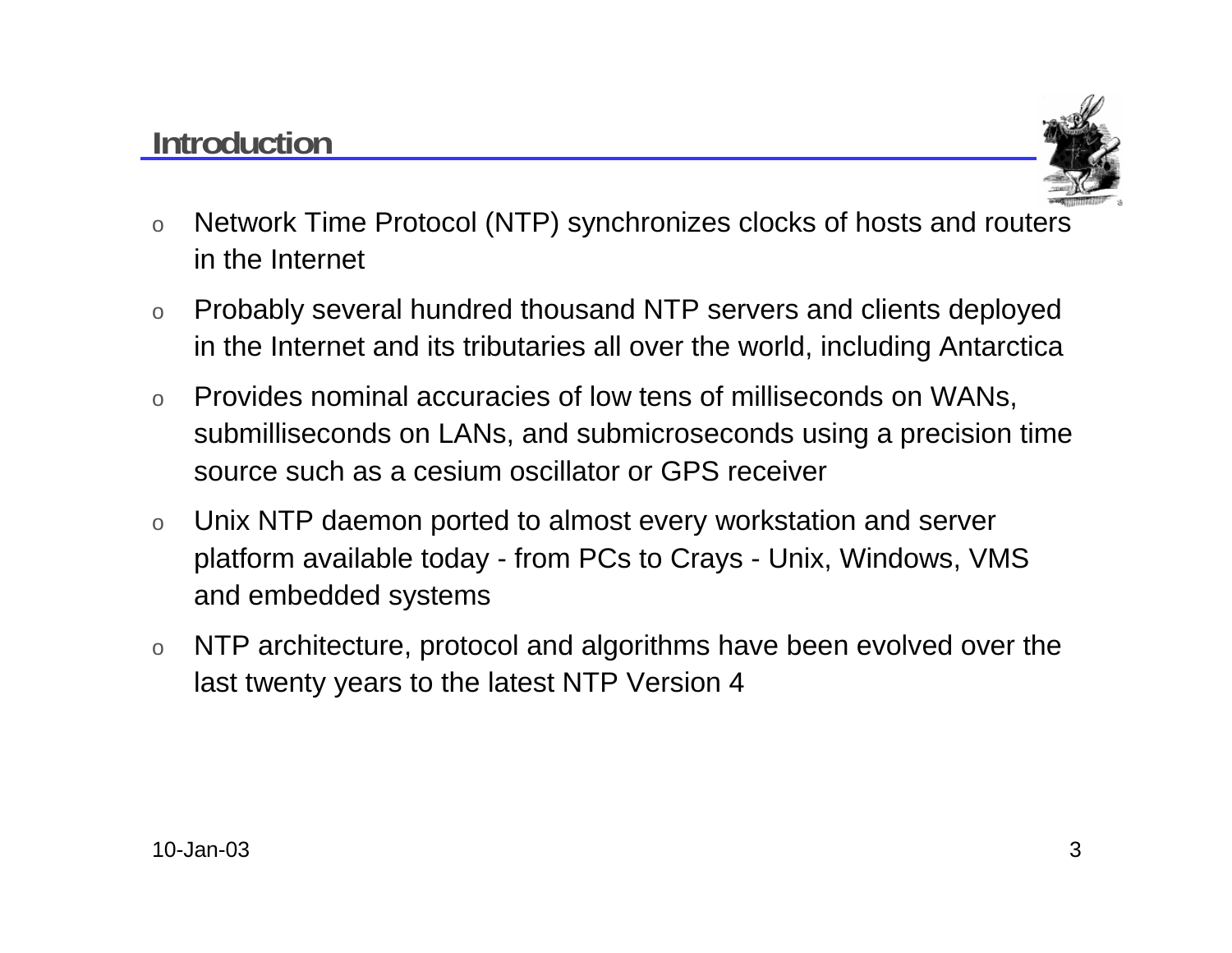

- o Current Network Time Protocol Version 3 has been in use since 1992, with nominal accuracy in the low milliseconds
- o Modern workstations and networks are much faster today, with attainable accuracy in the low microseconds and submicroseconds
- o NTP Version 4 architecture, protocol and algorithms have been evolved to achieve this degree of accuracy
	- • Improved clock models which accurately predict the phase and frequency noise for each synchronization source and network path
	- • Engineered algorithms which reduce the impact of network jitter and oscillator wander while speeding up initial convergence
	- $\bullet$  Redesigned clock discipline algorithm which can operate in frequency-lock, phase-lock and hybrid modes
- o The improvements, confirmed by simulation, improve accuracy by about a factor of ten, while allowing operation at much longer poll intervals without significant reduction in accuracy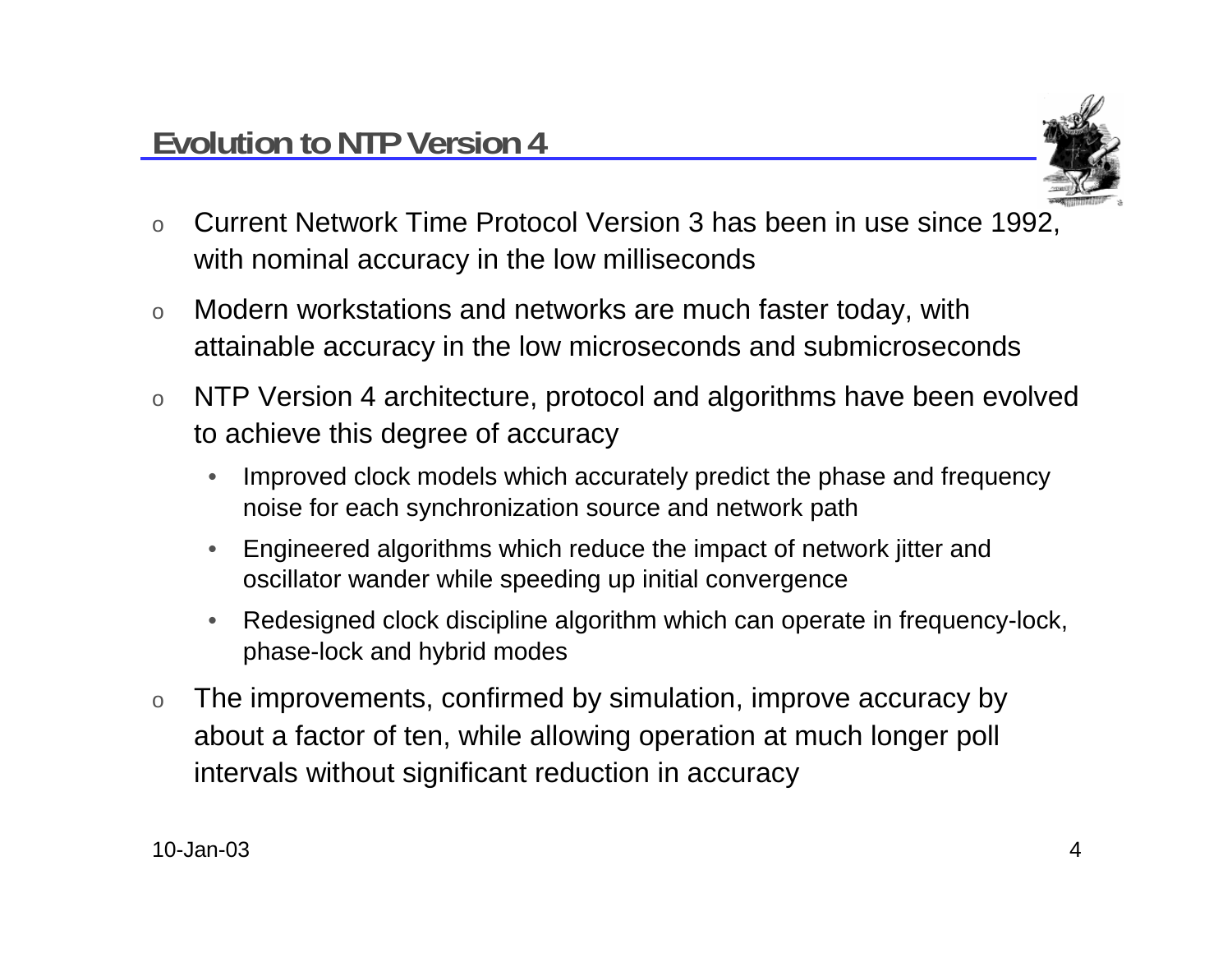

- o Fire-and-forget software
	- $\bullet$  Single software distribution can be built and installed automatically on most host architectures and operating systems
	- • Run-time configuration can be automatically determined and maintained in response to changing network topology and server availability
- o Autonomous configuration (autoconfigure)
	- $\bullet$ Survey nearby network environment to construct a list of suitable servers
	- •Select best servers from among the list using a defined metric
	- •Reconfigure the NTP subnet for best accuracy with overhead constraints
	- •Periodically refresh the list in order to adapt to changing topology
- o Autonomous authentication (autokey)
	- $\bullet$  For each new server found, fetch and verify its cryptographic credentials from public databases
	- • Authenticate each received NTP message with cryptographic message digest verified by digital signature
- 10-Jan-03 $3$  5 •Regenerate keys in a timely manner to avoid compromise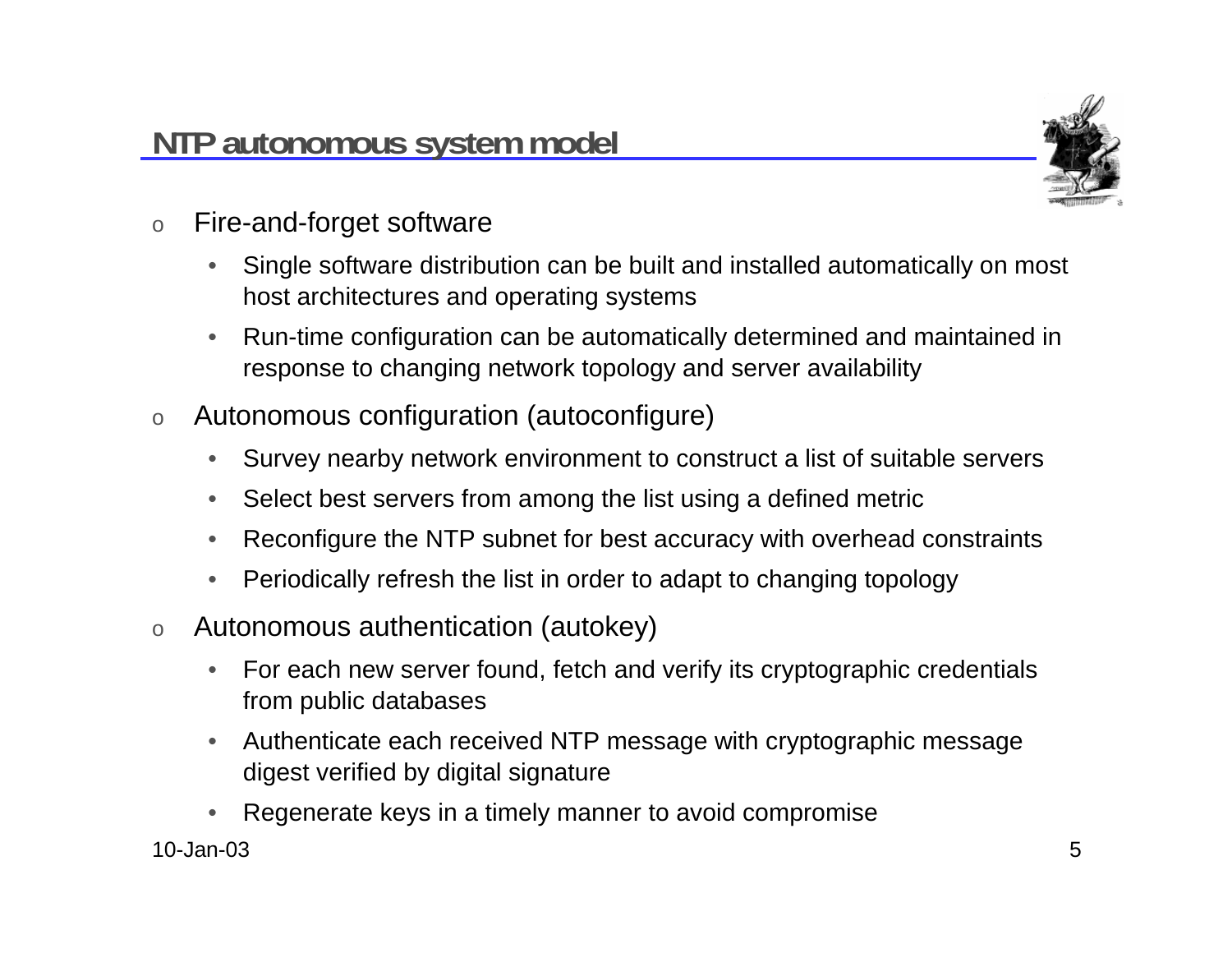

- o Primary (stratum 1) servers synchronize to national time standards via radio, satellite and modem
- o Secondary (stratum 2, ...) servers and clients synchronize to primary servers via hierarchical subnet
- o Clients and servers operate in client/server, symmetric or multicast modes with or without cryptographic authentication
- oReliability assured by redundant servers and diverse network paths
- o Engineered algorithms reduce jitter, mitigate multiple sources and avoid improperly operating (Byzantine) servers
- o System clock is disciplined in time and frequency using an adaptive algorithm responsive to network time jitter and clock oscillator frequency wander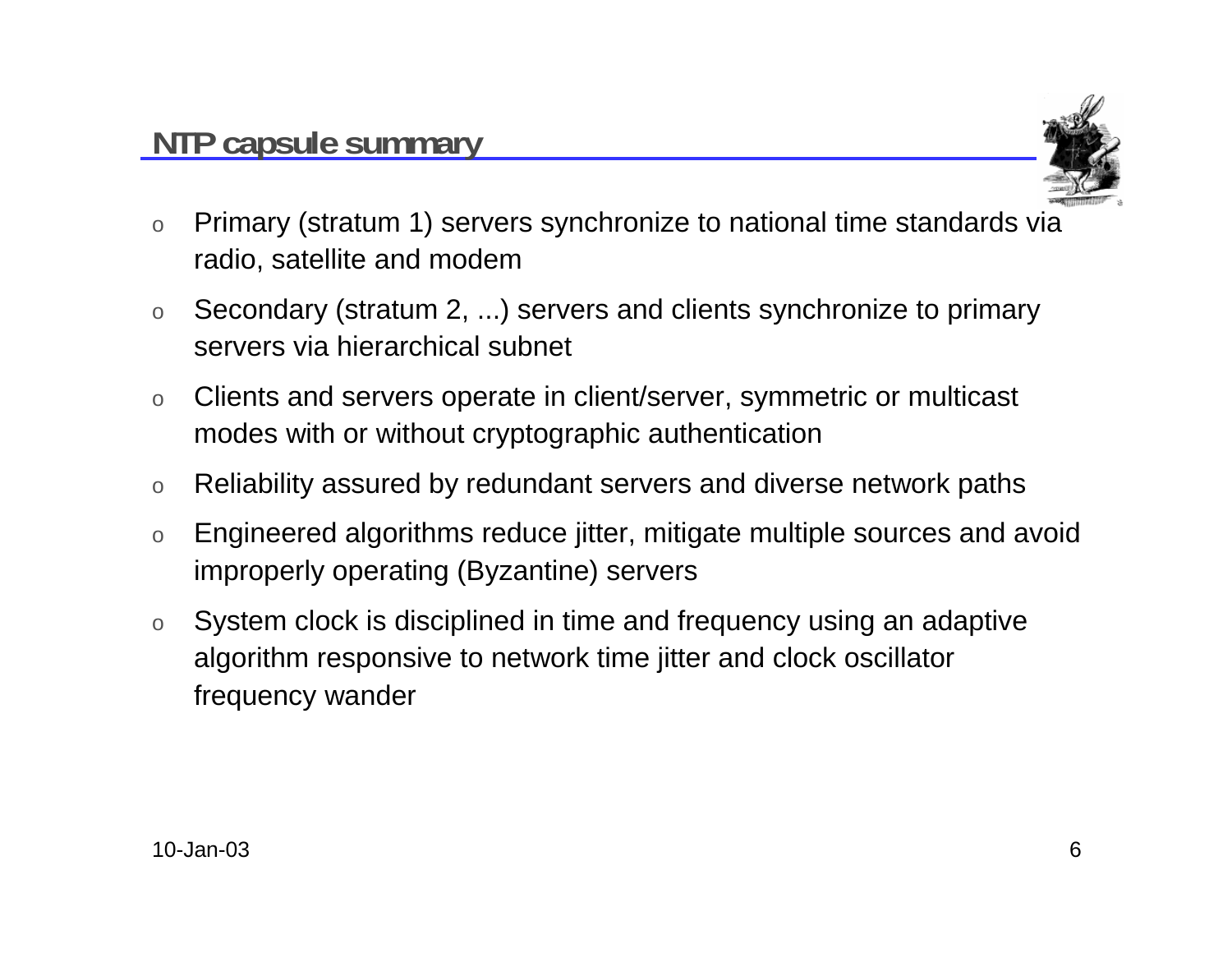

- oMultiple servers/peers provide redundancy and diversity
- oClock filters select best from a window of eight time offset samples
- o Selection and clustering algorithms pick best truechimers and discard falsetickers
- oCombining algorithm computes weighted average of time offsets
- o Loop filter and variable frequency oscillator (VFO) implement hybrid phase/frequency-lock (P/F) feedback loop to minimize jitter and wander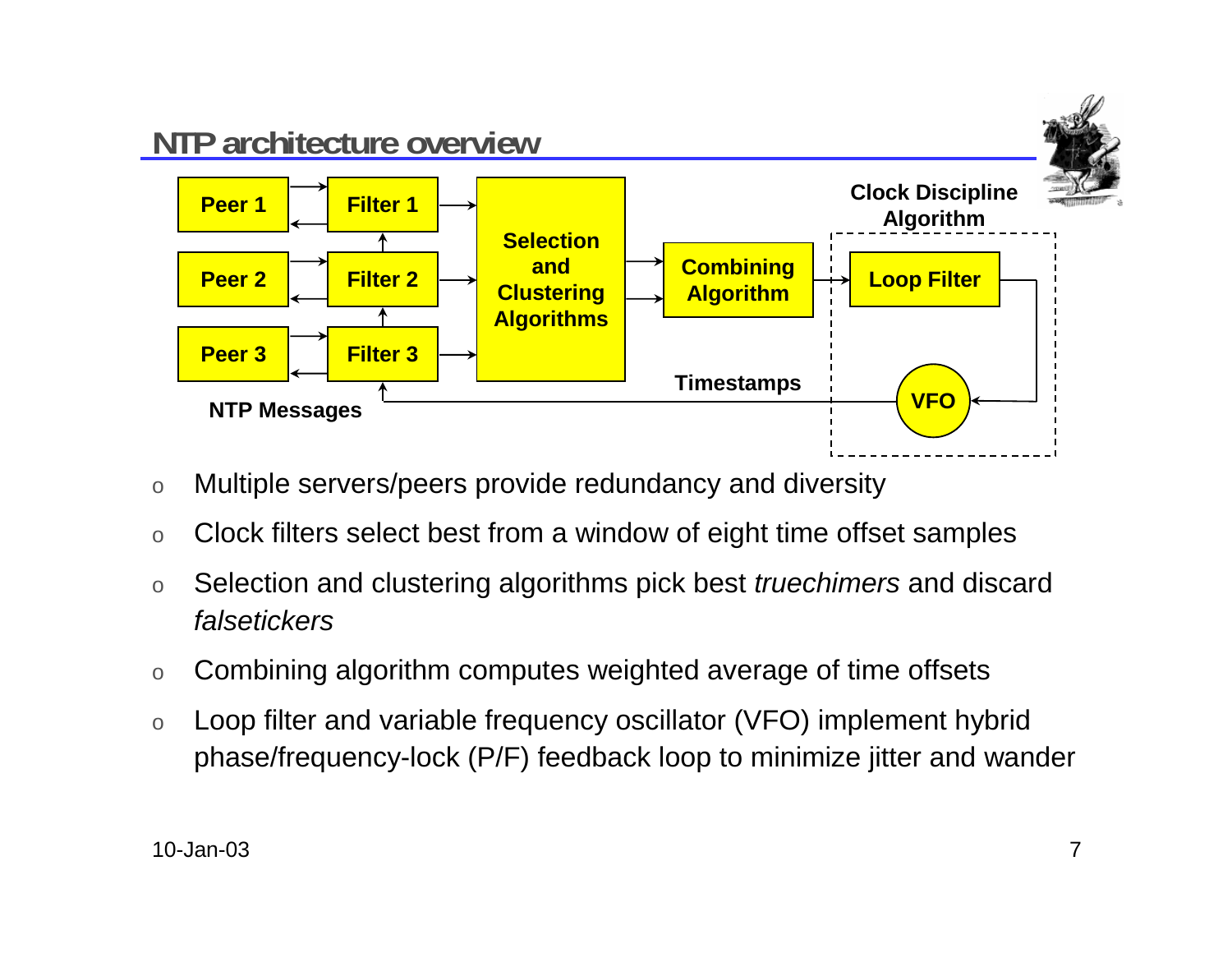

## **NTP protocol header and timestamp formats**



**Authenticator uses DES-CBC or MD5 cryptosum of NTP header plus extension fields (NTPv4)**

10-Jan-03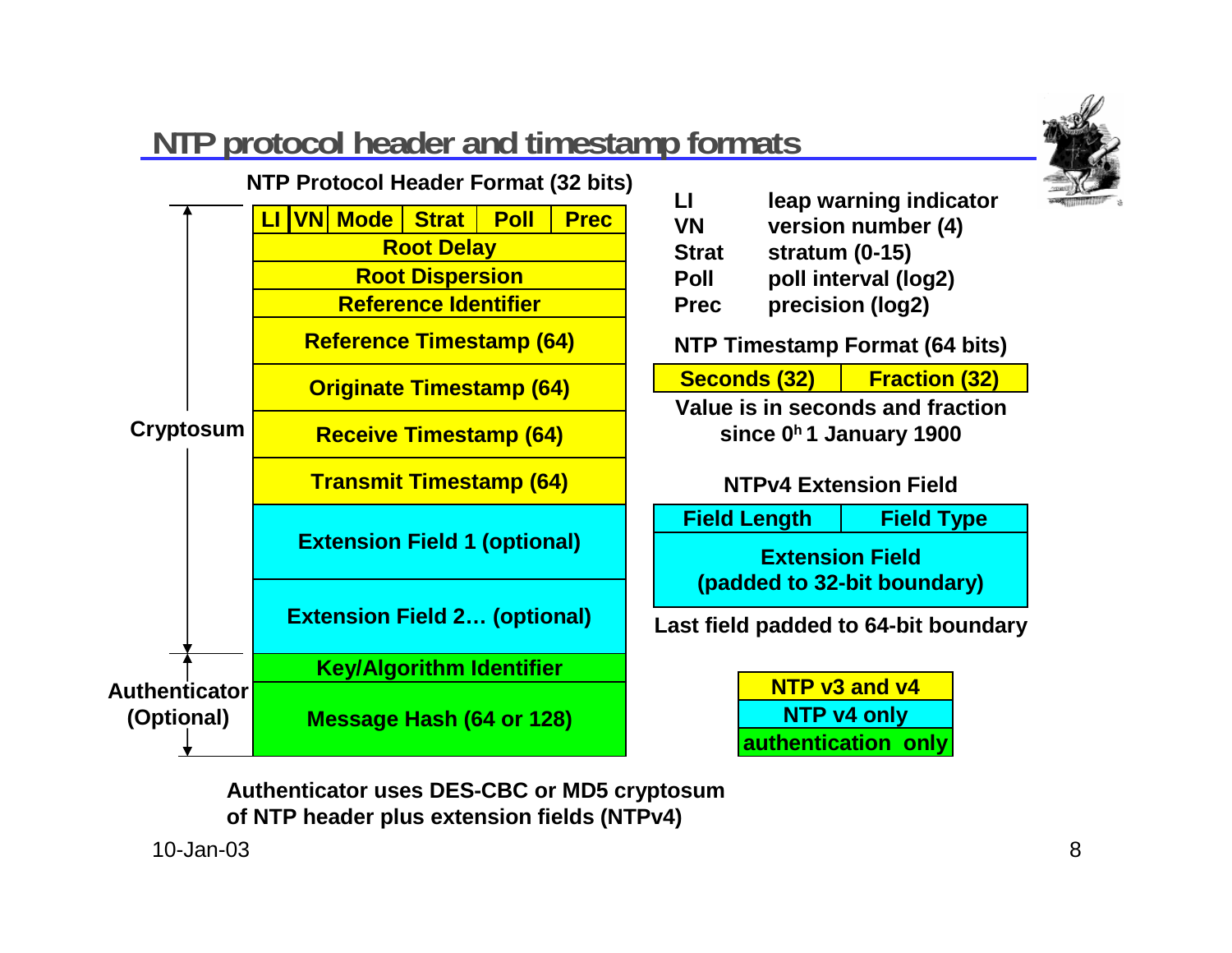

- o $\circ$  The most accurate offset  $\theta_0$  is measured at the lowest delay  $\delta_0$  (apex of the wedge scattergram).
	- • $\bullet$  The correct time θ must lie within the wedge  $\theta_0 \pm (\delta - \delta_0)/2.$
	- $\bullet$  $\bullet$  The  $\delta_0$  is estimated as the minimum of the last eight delay measurements and  $(\delta_0, \theta_0)$  becomes the offset and delay output.
	- • Each output can be used only once and must be more recent than the previous output.
- oThe distance metric  $\lambda$  is based on delay, frequency tolerance and time since the last measurement.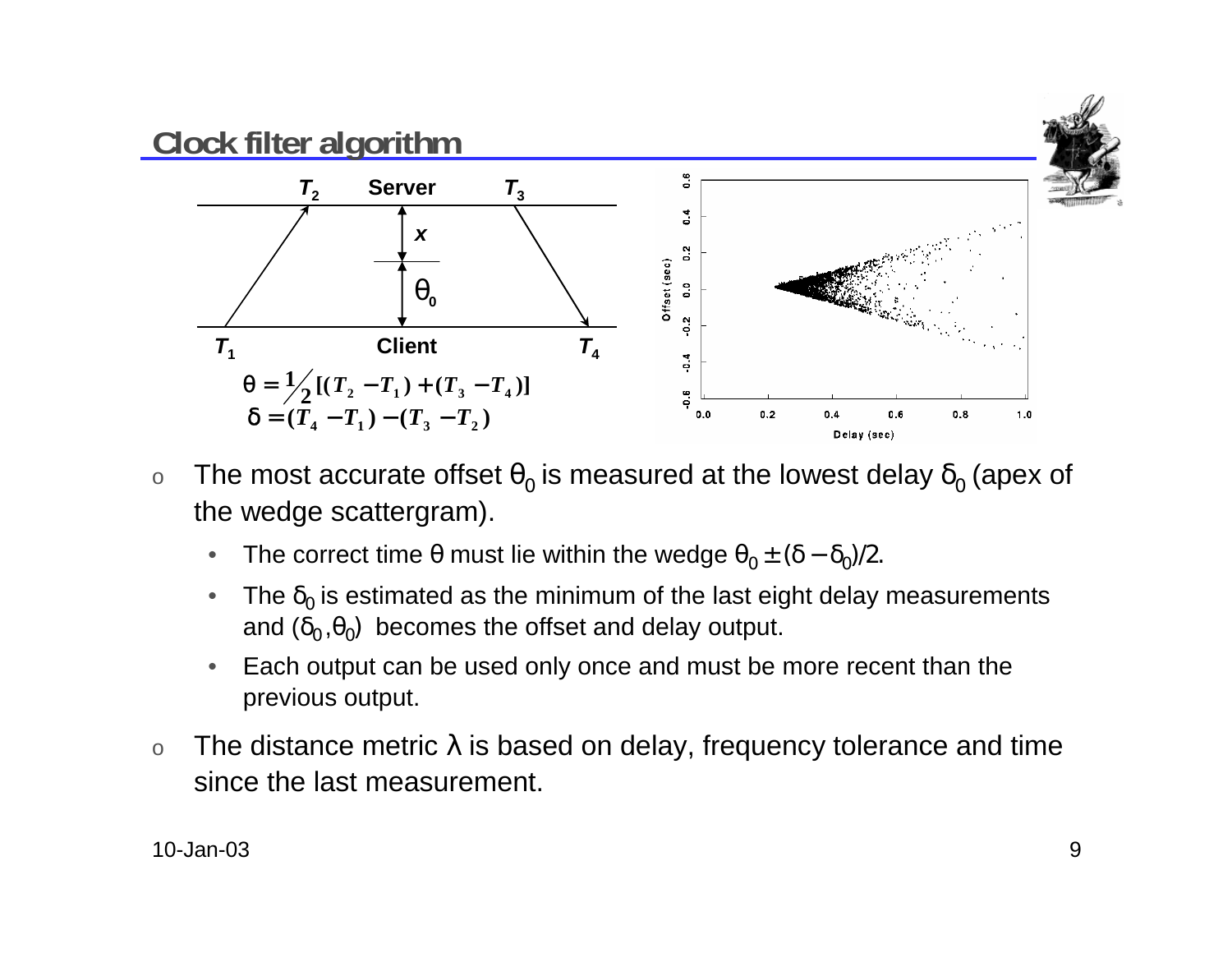

 $\textsf{correctness}$  interval = θ − λ ≤ θ $_0$  ≤ θ + λ **m = number of clocksf = number of presumed falsetickers A, B, C are truechimers D is falseticker**

- oMarzullo correctness interval is the intersection which contains points from the largest number of correctness intervals
- o NTP algorithm requires the midpoint of the intervals to be in the intersection for minimum jitter
	- • Initially, set falsetickers f and counters <sup>c</sup> and d to zero
		- Scan from far left endpoint: add one to <sup>c</sup> for every lower endpoint, subtract one for every upper endpoint, add one to d for every midpoint
		- If  $c \geq m f$  and  $d \geq m f$ , declare success and exit procedure
	- $\bullet$  Do the same starting from the far right endpoint
		- •If success undeclared, increase f by one and try all over again
		- if  $f \ge m/2$ , declare failure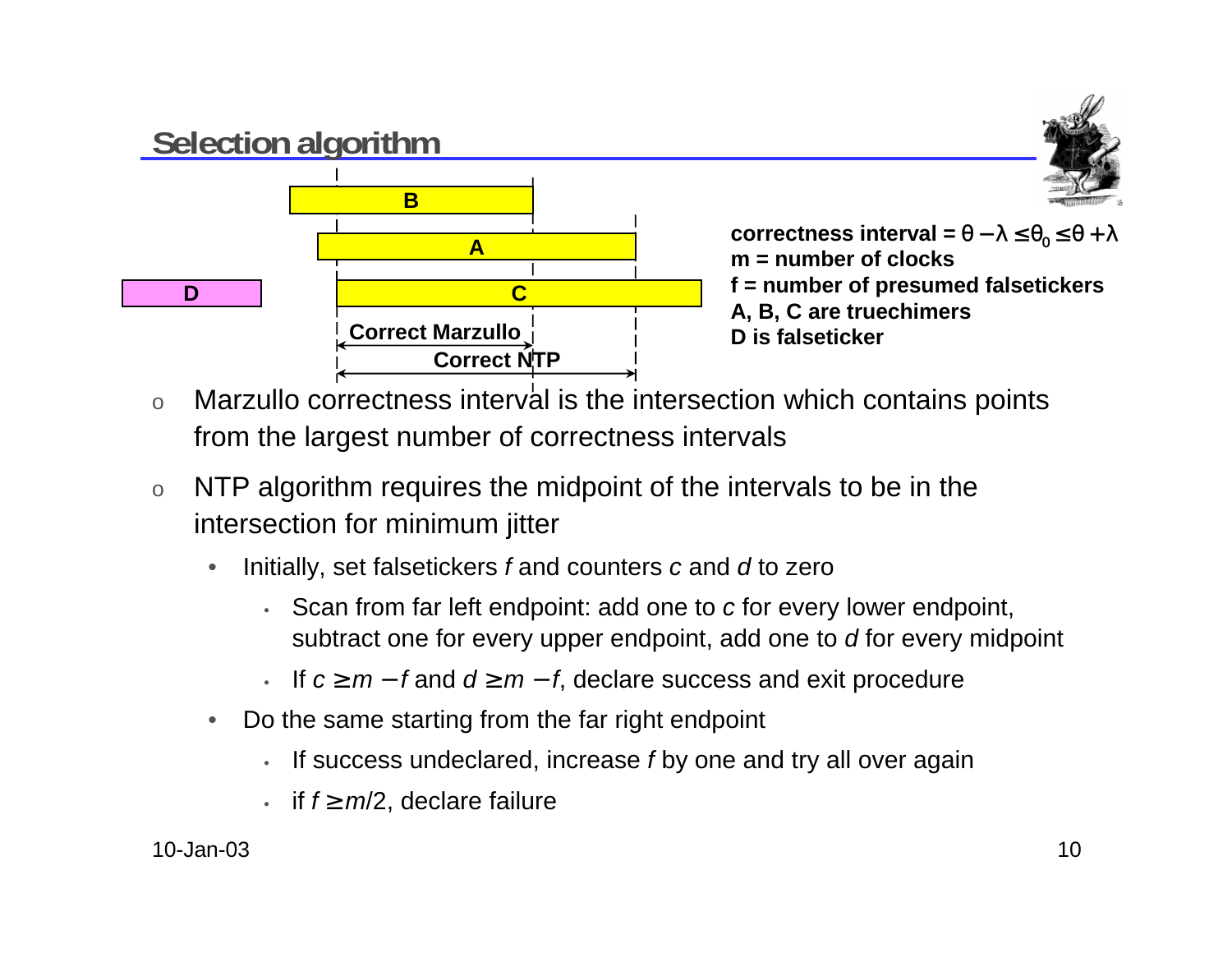

The resulting survivors are processed by the combining algorithm to produce a weighted average used as the final offset adjustment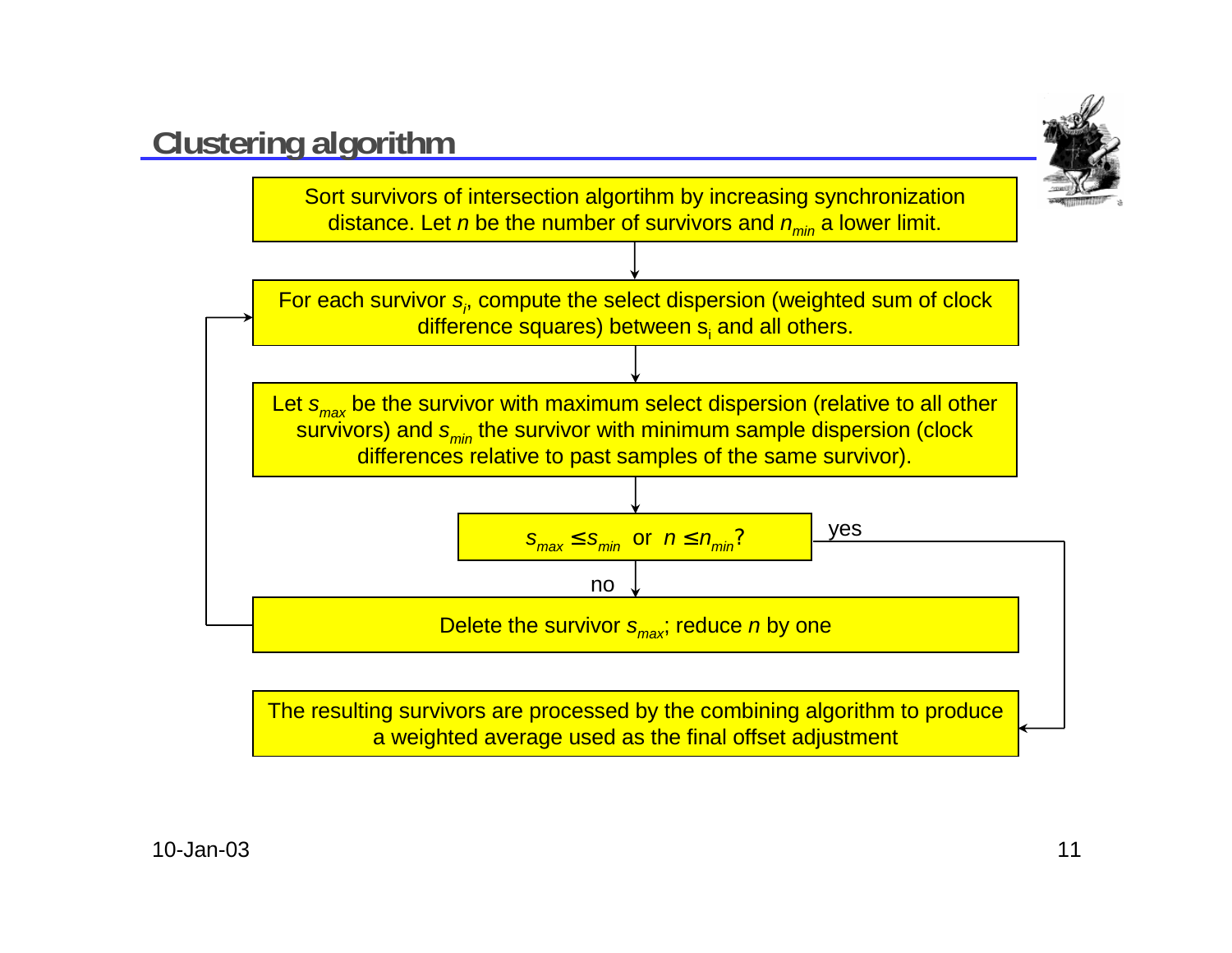#### **Error budget**





**NTP Version 4 Error Budget**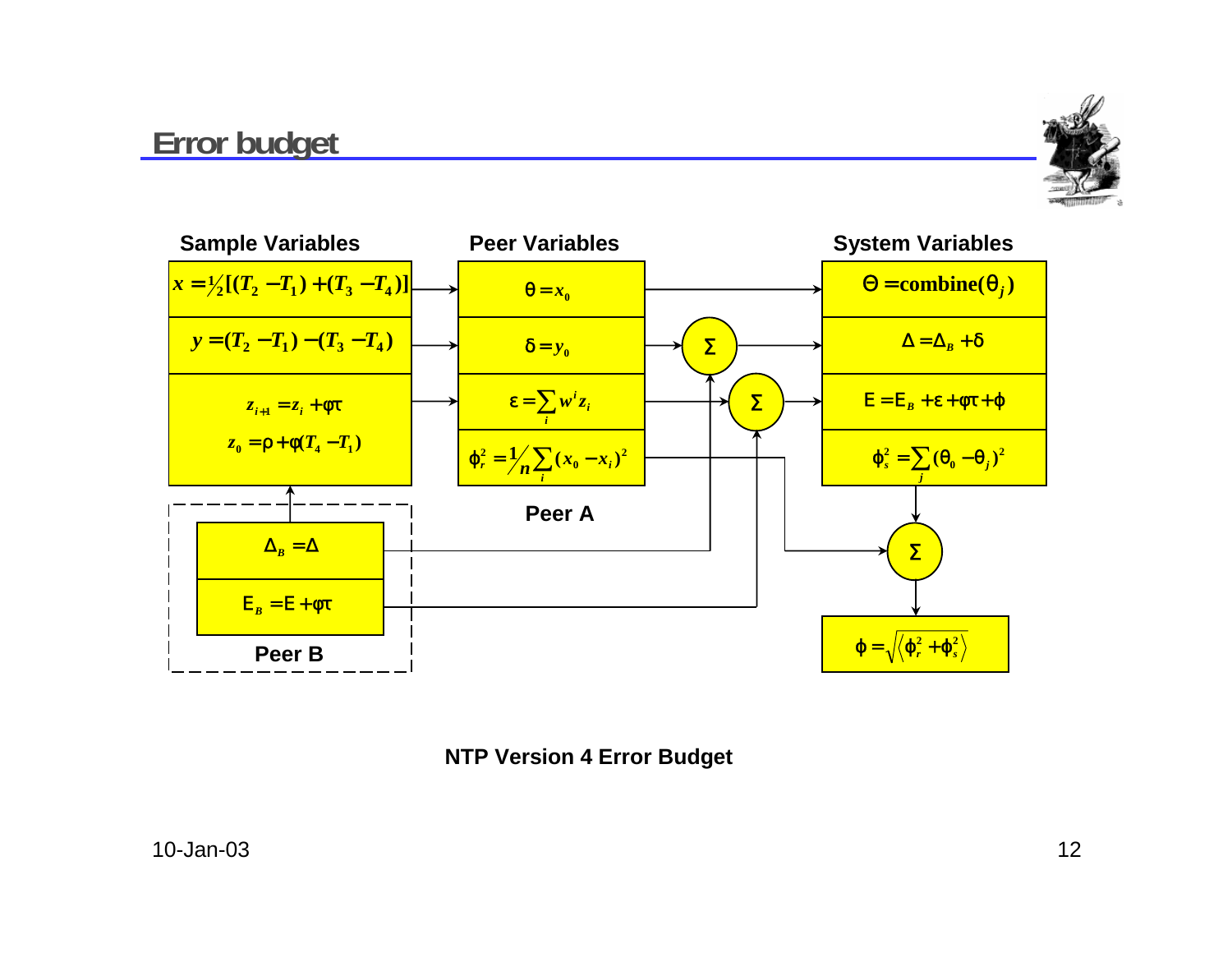## **Splitting the microseconds**



Sir John Tenniel; Alice's Adventures in Wonderland,Lewis Carroll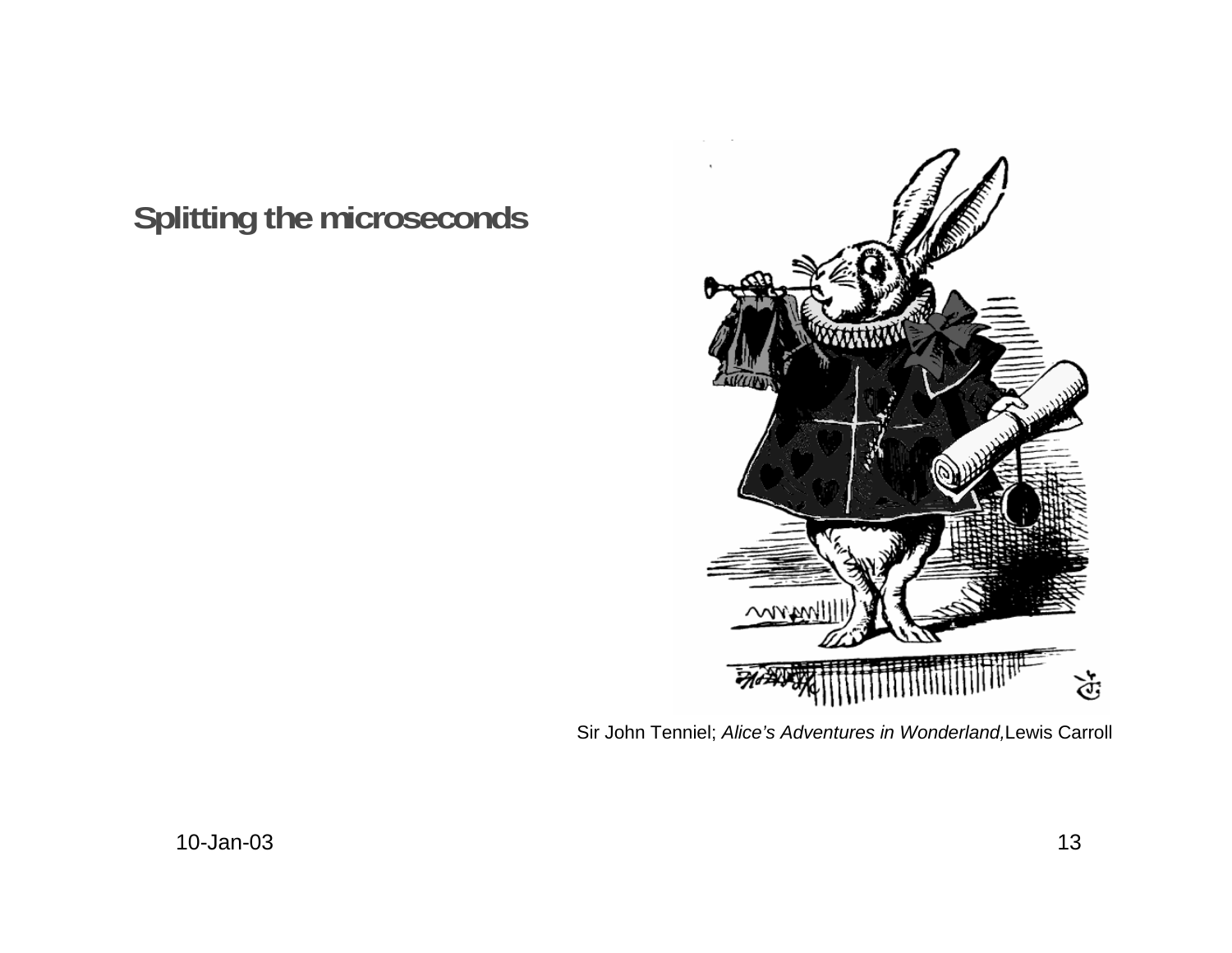## **Kernel modifications for nanosecond resolution**



- $\bullet$ Package of routines compiled with the operating system kernel
- $\bullet$  Represents time in nanoseconds and fraction, frequency in nanoseconds per second and fraction
- $\bullet$  Implements nanosecond system clock variable with either microsecond or nanosecond kernel native time variables
- $\bullet$  Uses native 64-bit arithmetic for 64-bit architectures, double-precision 32-bit macro package for 32-bit architectures
- $\bullet$ Includes two new system calls ntp\_gettime() and ntp\_adjtime()
- $\bullet$  Includes new system clock read routine with nanosecond interpolation using process cycle counter (PCC)
- $\bullet$ Supports run-time tick specification and mode control
- $\bullet$ Guaranteed monotonic for single and multiple CPU systems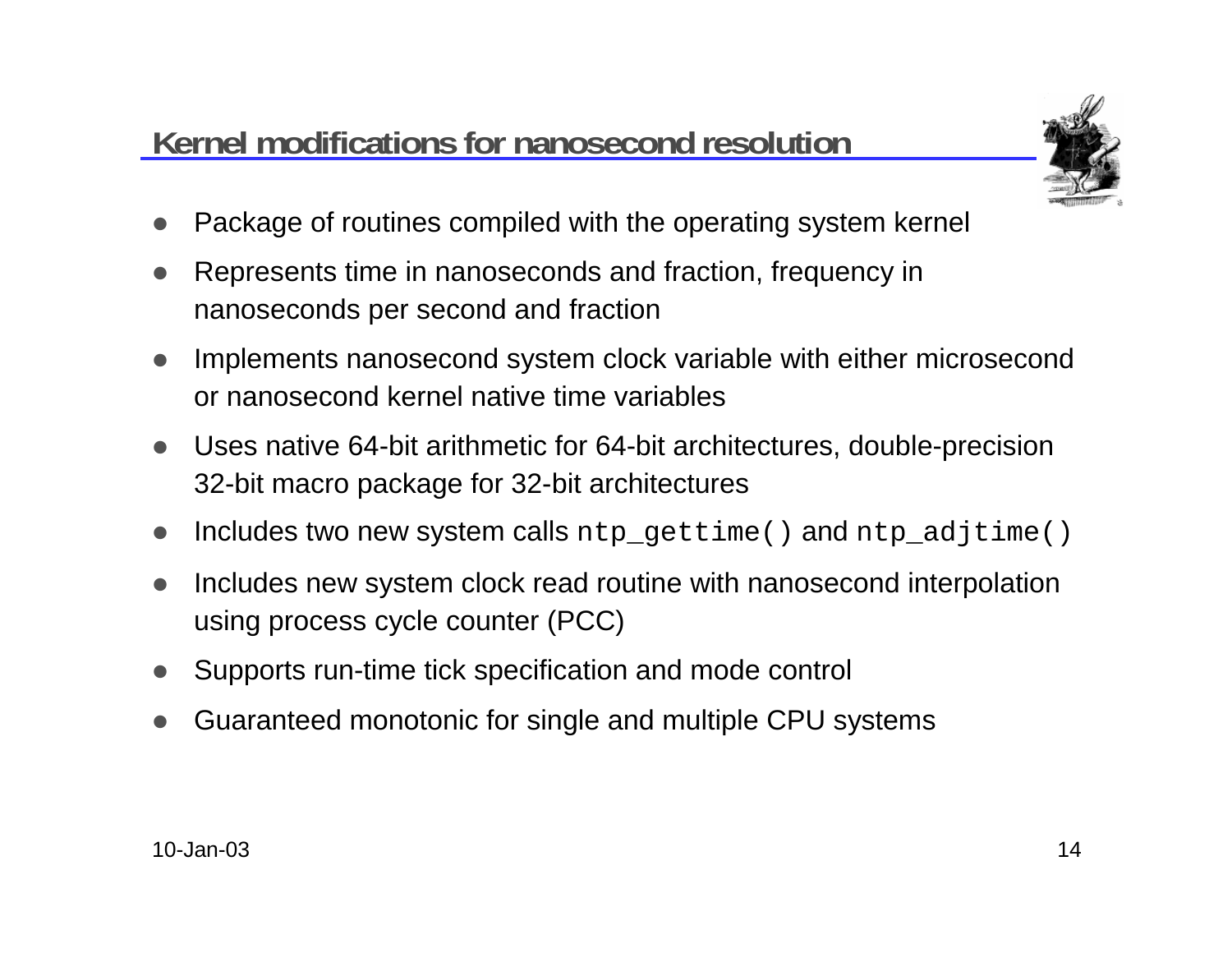

- o Type II, adaptive-parameter, hybrid phase/frequency-lock loop disciplines variable frequency oscillator (VFO) phase and frequency
- o $\circ$  NTP daemon computes phase error  $\mathcal{V}_{d}$  =  $\theta_{r}$  –  $\theta_{o}$  between source and VFO, then grooms samples to produce time update  $V_s$
- o Loop filter computes phase <sup>x</sup> and frequency y corrections and provides new adjustments  $\boldsymbol{V_c}$  at 1-s intervals
- oVFO frequency adjusted at each hardware tick interrupt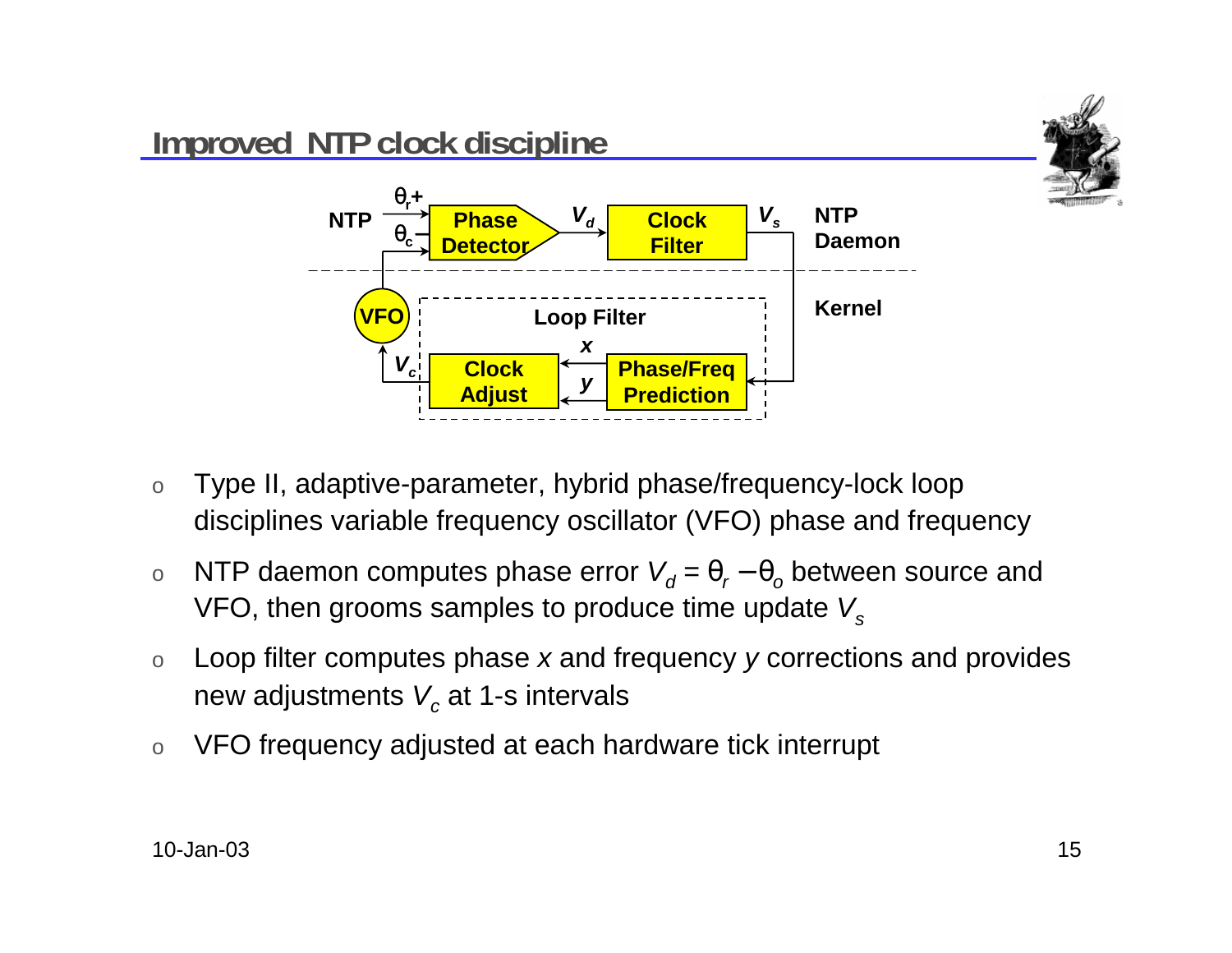

- o $\circ\quad \mathsf{V}_{\mathsf{s}}$  is the phase offset produced by the clock filter algorithm
- ox is the phase correction computed as a fraction of  $V_s$
- o $\circ \quad \mathsf{y}_{\mathsf{FLL}}$  is the frequency adjustment computed as the average of past frequency offsets
- o $\circ$   $\;\mathsf{y}_{\mathsf{PLL}}$  is the frequency adjustment computed as the integral of past phase offsets
- o $\circ$   $\;\;{\rm y}_{FLL}$  and  ${\rm y}_{PLL}$  are combined according to weight factors determined by poll interval and Allan deviation characteristic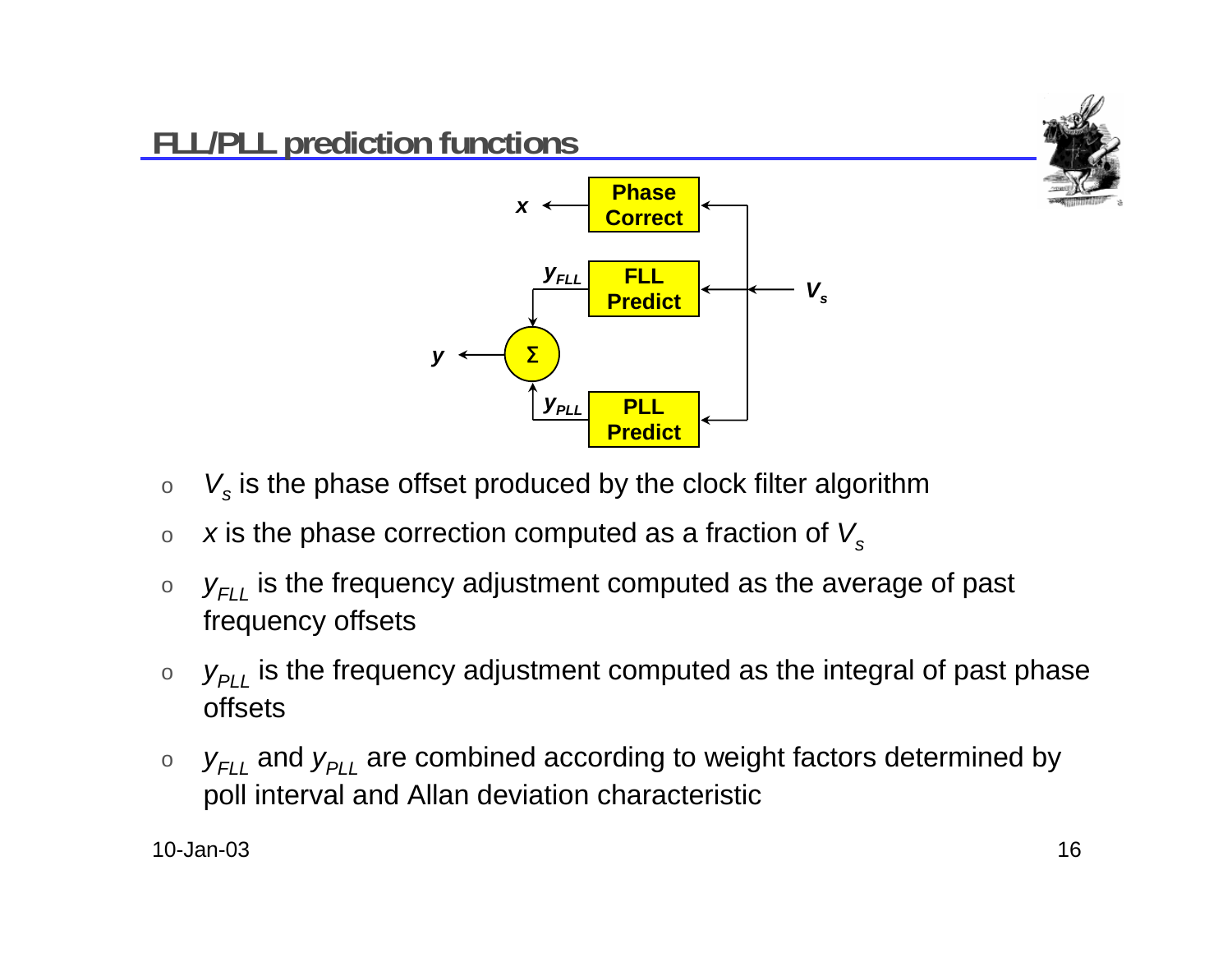

- $\bullet$  PLL/FLL discipline predicts phase <sup>x</sup> and frequency y at averaging intervals from 1 s to over one day
- $\bullet$  PPS discipline predicts phase and frequency at averaging intervals from 4 s to 128 s, depending on nominal Allan intercept
- $\bullet$  On overflow of the clock second, a new value is calculated for the tick adjustment
- $\bullet$ Tick adjustment is added to system clock at every tick interrupt
- $\bullet$  Process cycle counter (PCC) used to interpolate microseconds or nanoseconds between tick interrupts

10-Jan-03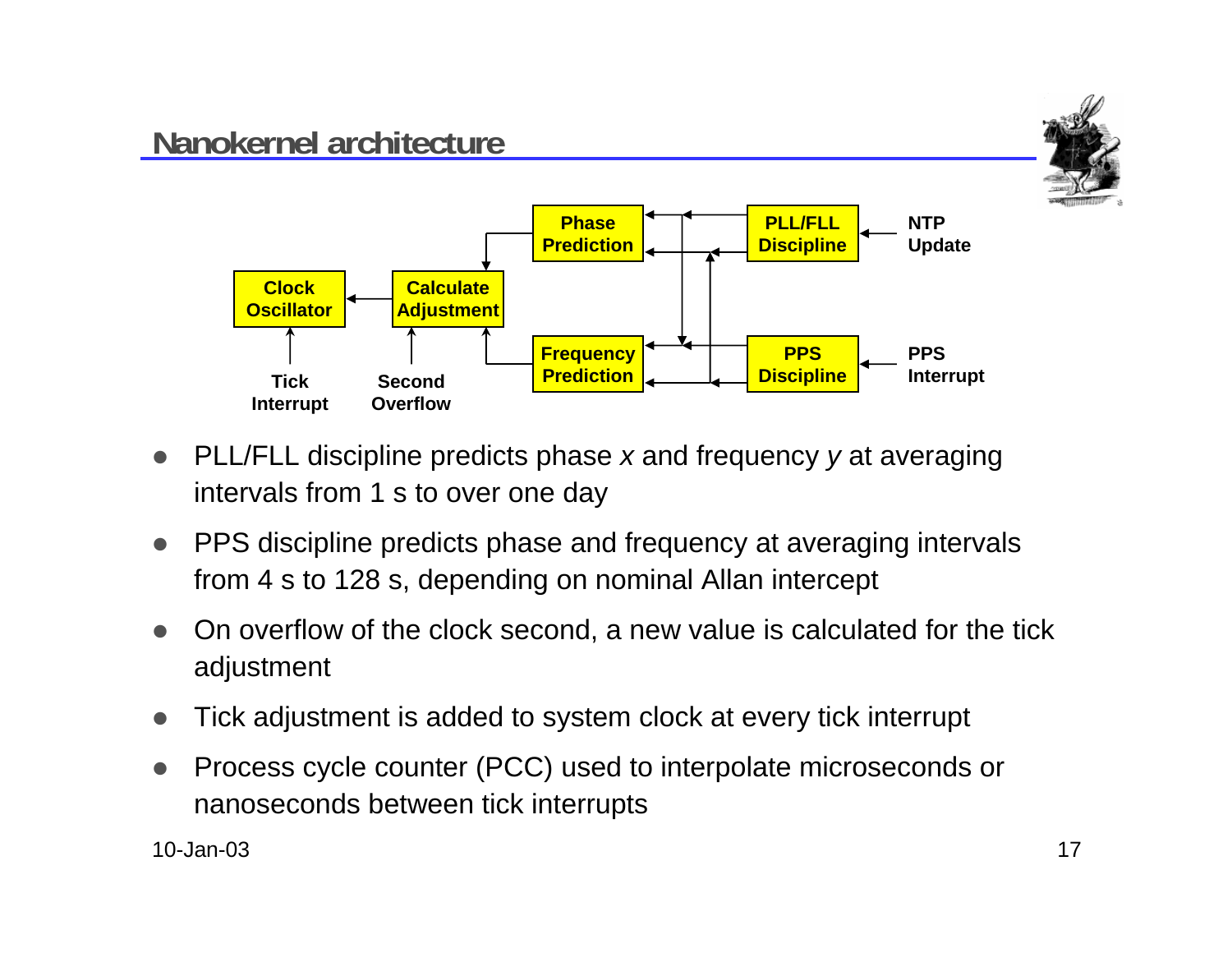

- $\bullet$  Phase and frequency disciplined separately - phase from system clock offset relative to second, frequency from process cycle counter (PCC)
- $\bullet$ Frequency discriminator rejects noise and incorrect frequency sources
- $\bullet$ Median filter rejects sample outlyers and provides error statistic
- $\bullet$ Range checks reject popcorn spikes in phase and frequency
- $\bullet$ Phase offsets exponentially averaged with variable time constant
- $\bullet$ Frequency offsets averaged over variable interval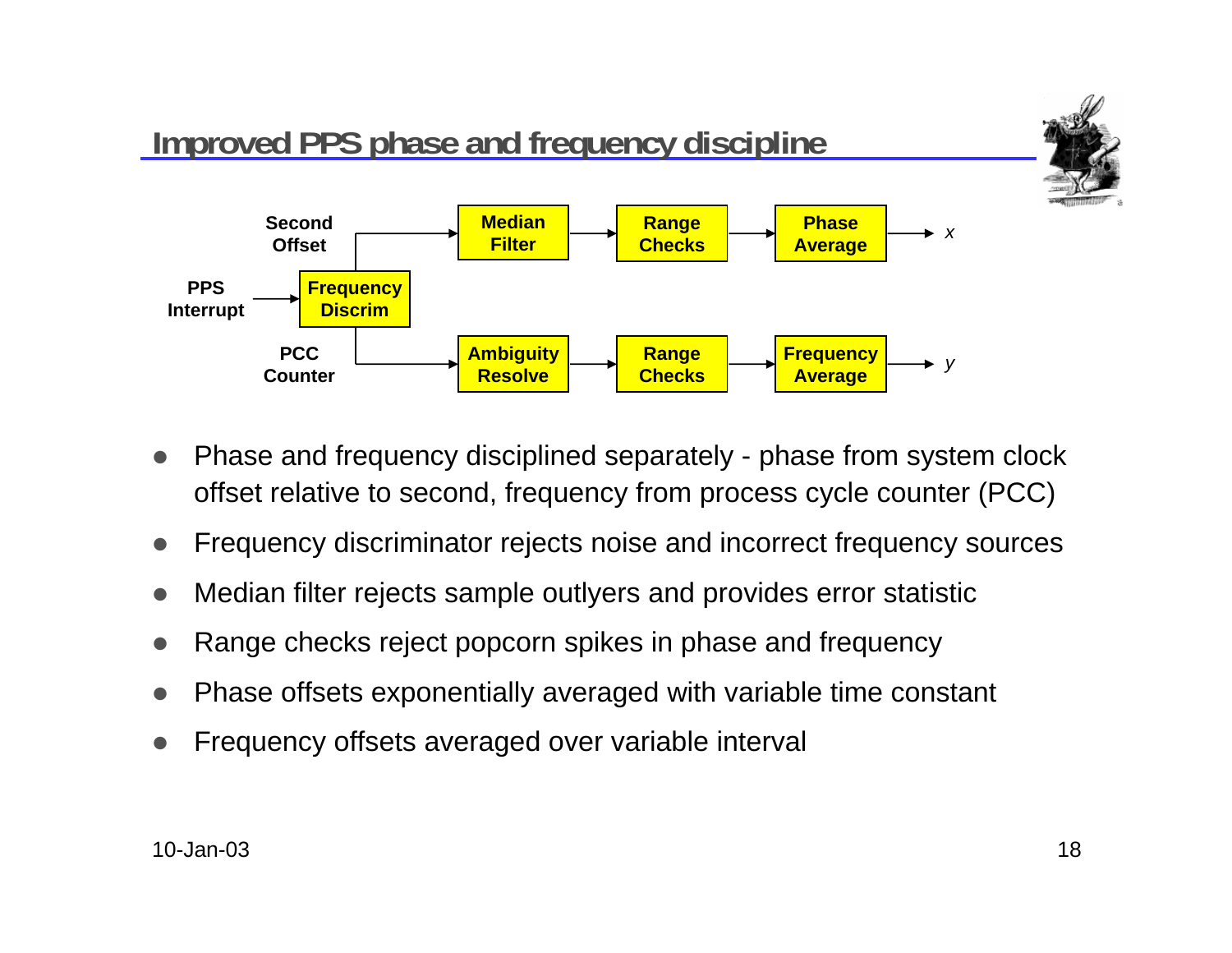## **Modeling and performance**



Sir John Tenniel; Alice's Adventures in Wonderland,Lewis Carroll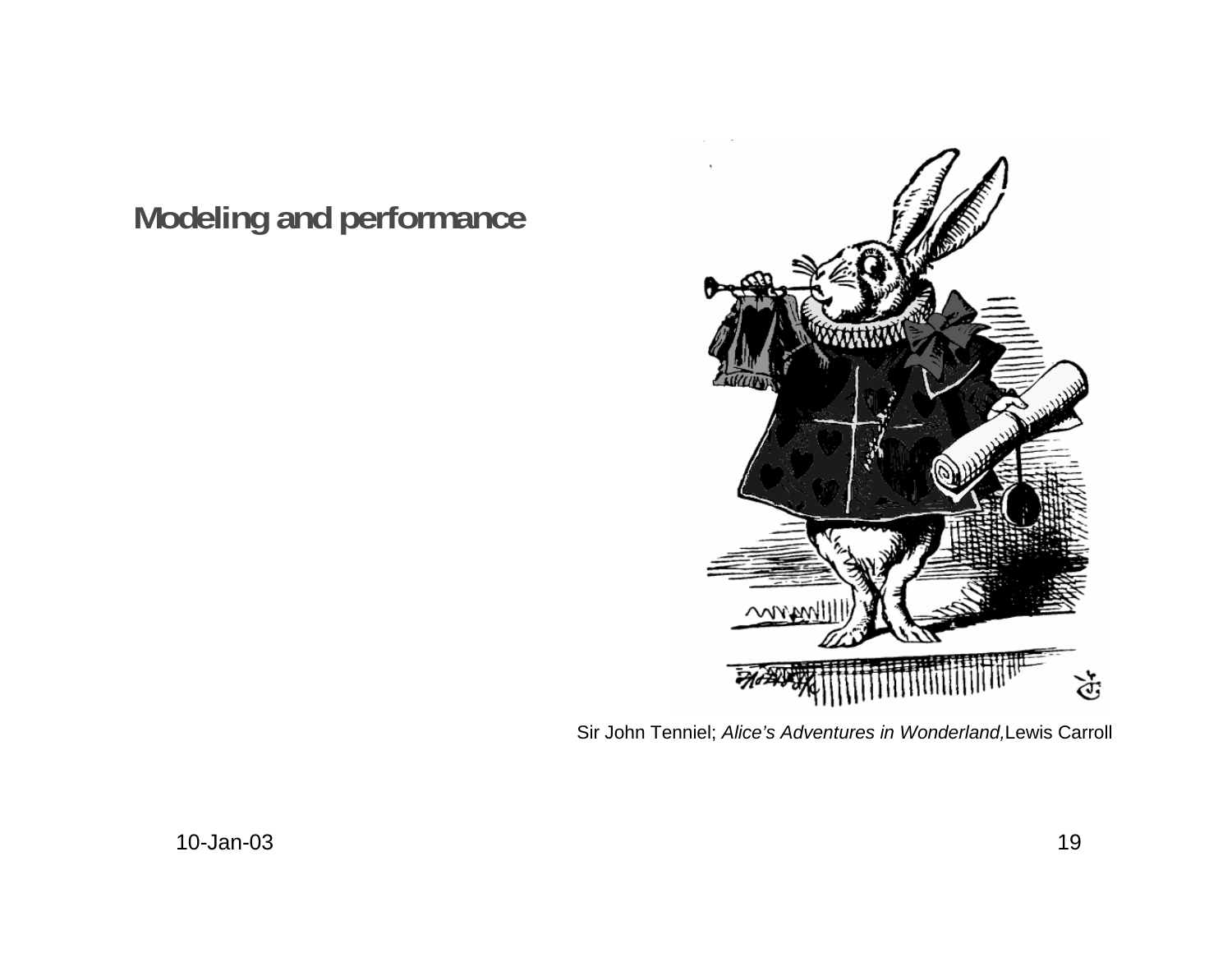#### **Phase and frequency noise characterization**



Phase noise is Gaussian process with parameter ρ

- $\bullet$ Parameter ρ is determined primarily by network and system jitter
- •Characteristic on log-log coordinates is a straight line with slope −1
- • Synthetic phase noise can be generated by Gaussian process with parameter ρ
- oFrequency noise is random-walk Gaussian process with parameter  $\sigma$ 
	- $\bullet$ Parameter  $\sigma$  is determined primarily by oscillator frequency wander
	- •Characteristic on log–log coordinates is a straight line with slope +0.5
	- • Synthetic frequency noise can be generated by twice-integrating Gaussian process with parameter <sup>σ</sup>
- o Allan intercept is determined by the intersection of the phase and frequency characteristics
	- • The intercept for each architecture is useful to determine the optimum averaging method and time constant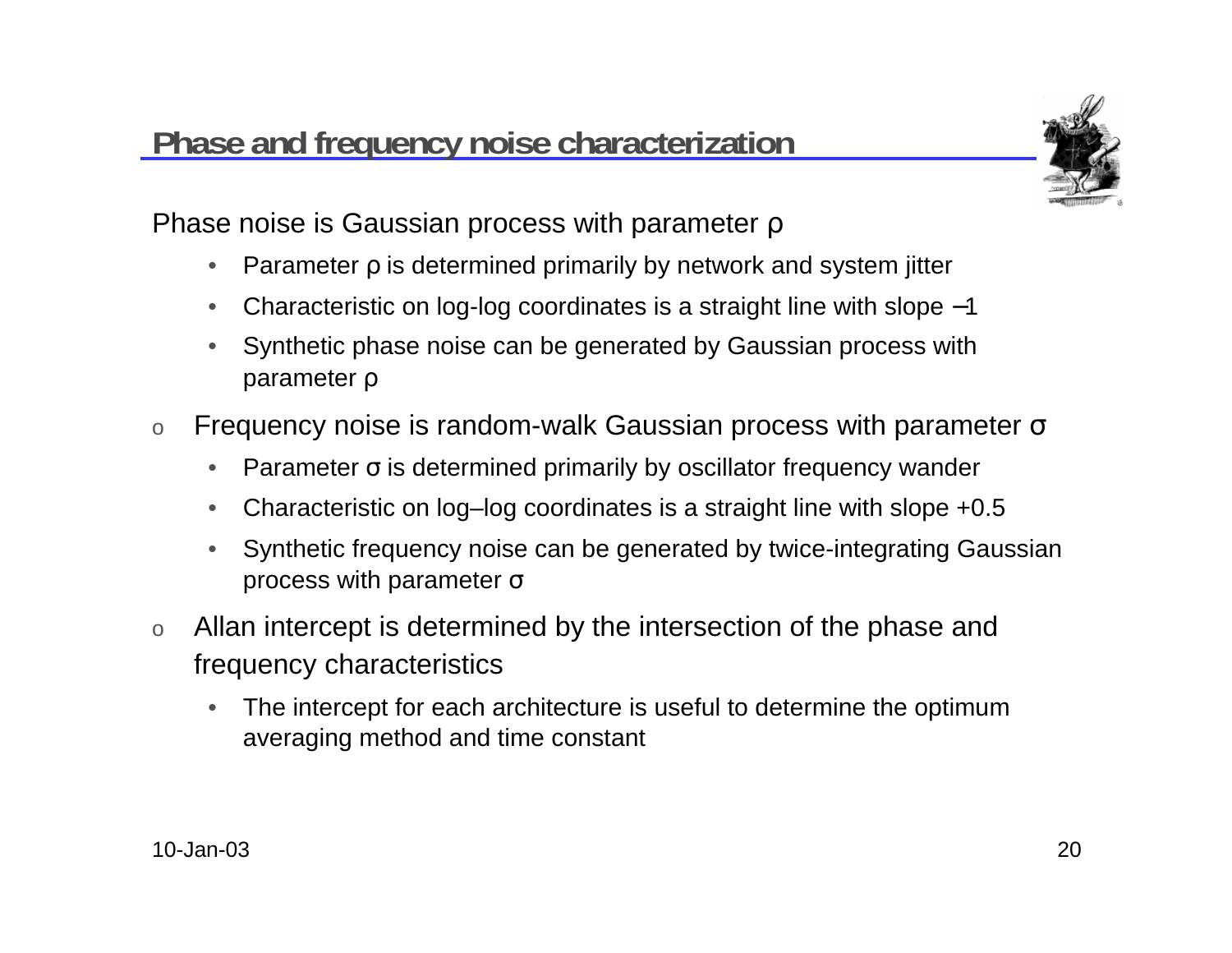

10-Jan-03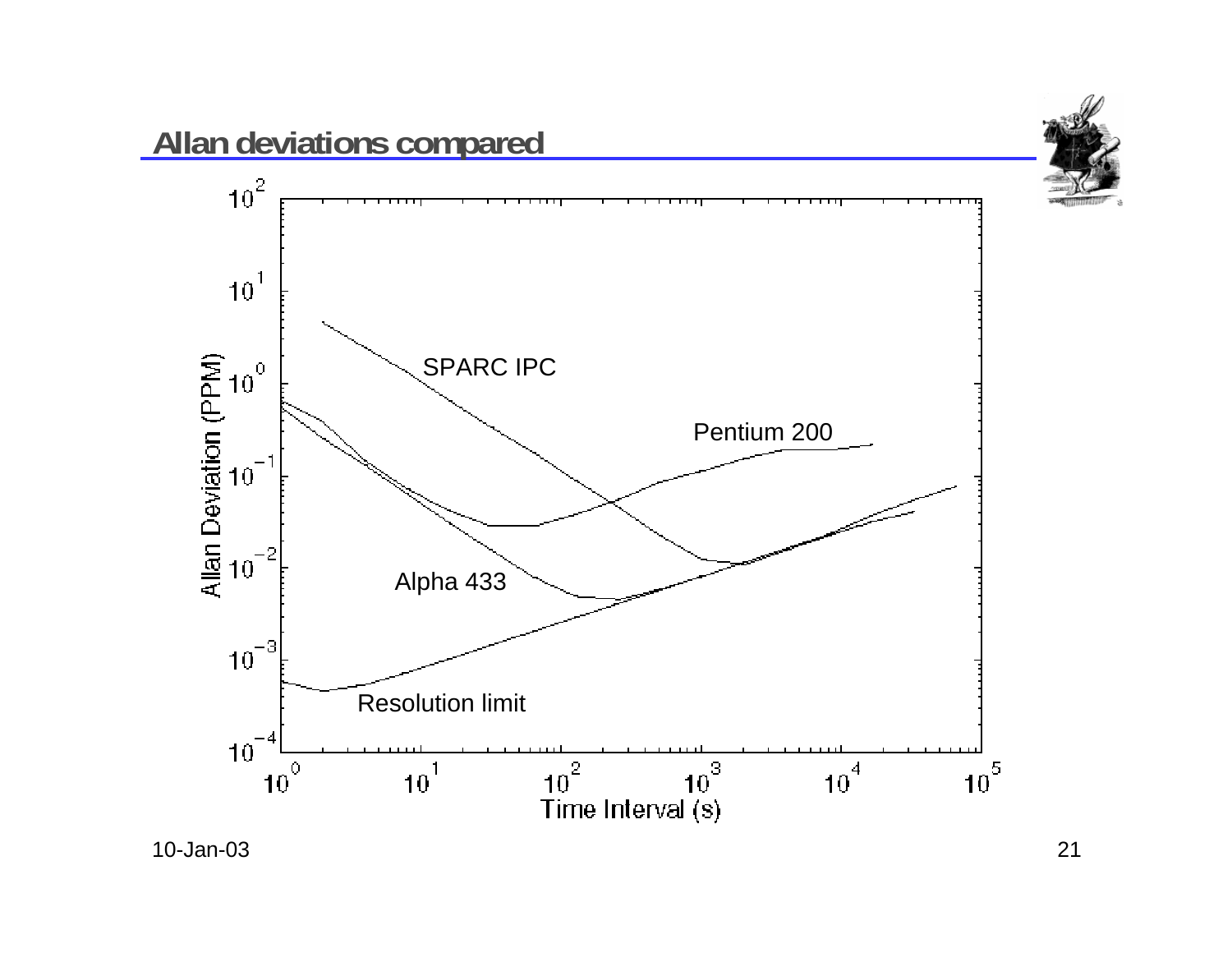

- $\bullet$  Hepzibah is a 400-MHz Pentium workstation with a GPS receiver
	- The PPS signal is connected via parallel port and modified driver
- $\bullet$  Rackety is a 25-MHz SPARC IPC dedicated NTP server with dual redundant GPS receivers and dual redundant WWVB receivers
	- This machine has over 1000 clients causing a load of 15 packets/sec
	- The PPS signal is connected via serial port and modified driver
- $\bullet$  Churchy is a 433-MHz Alpha workstation with a GPS receiver
	- $\bullet$ This machine uses a SAW oscillator presumed spectrally pure
	- $\bullet$ The PPS signal is connected via serial port and modified driver
- $\bullet$  All machines accessed the PPS signal from a GPS receiver and a level converter where necessary
- $\bullet$ Experiments lasted one day with data collected by the NTP daemon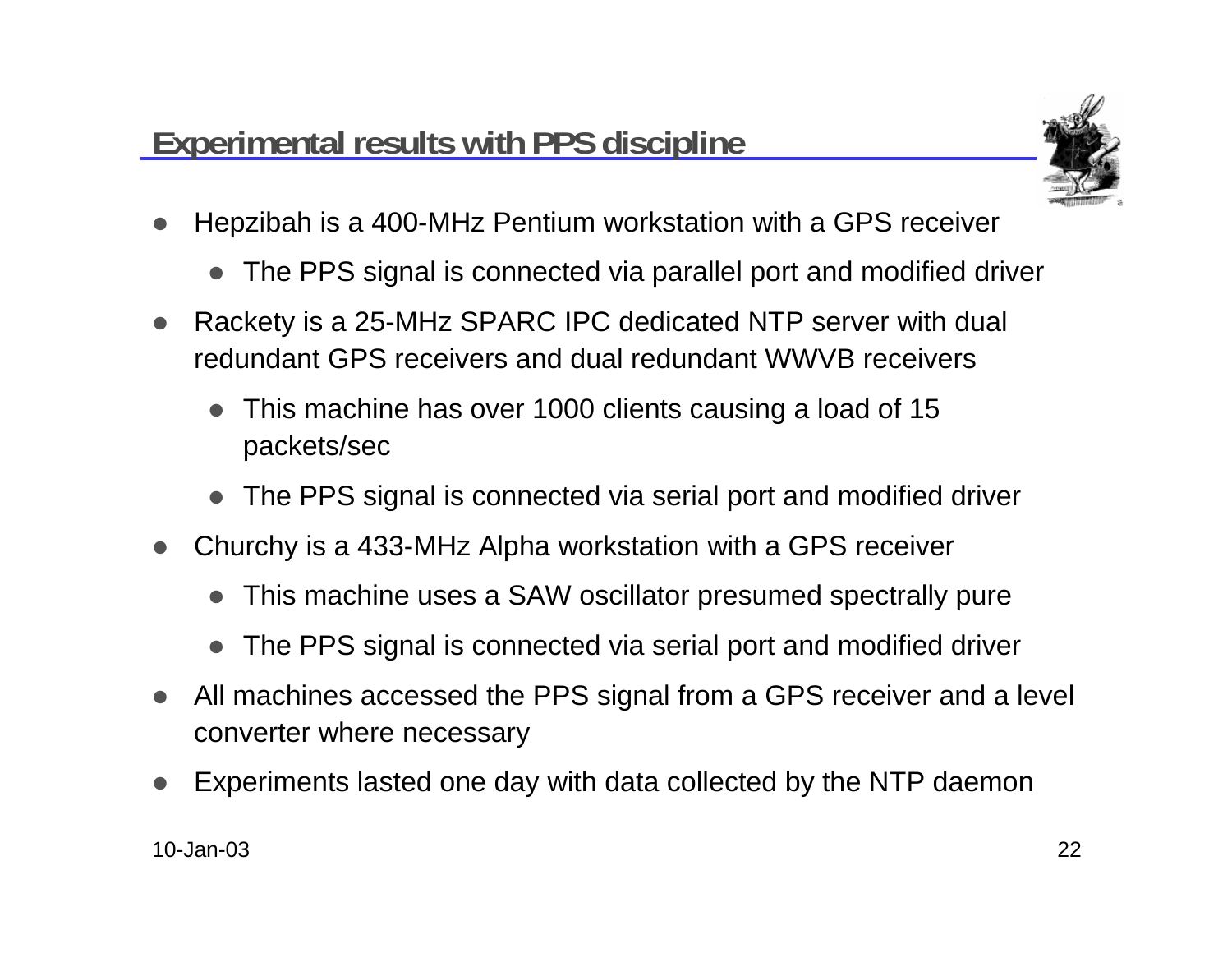

- $\bullet$ Jitter is presumed caused by interrupt latencies on the ISA bus
- 10-Jan-033 and the contract of the contract of the contract of the contract of the contract of the contract of the contract of the contract of the contract of the contract of the contract of the contract of the contract of the cont  $\bullet$ We need to explain why the spikes are both positive and negative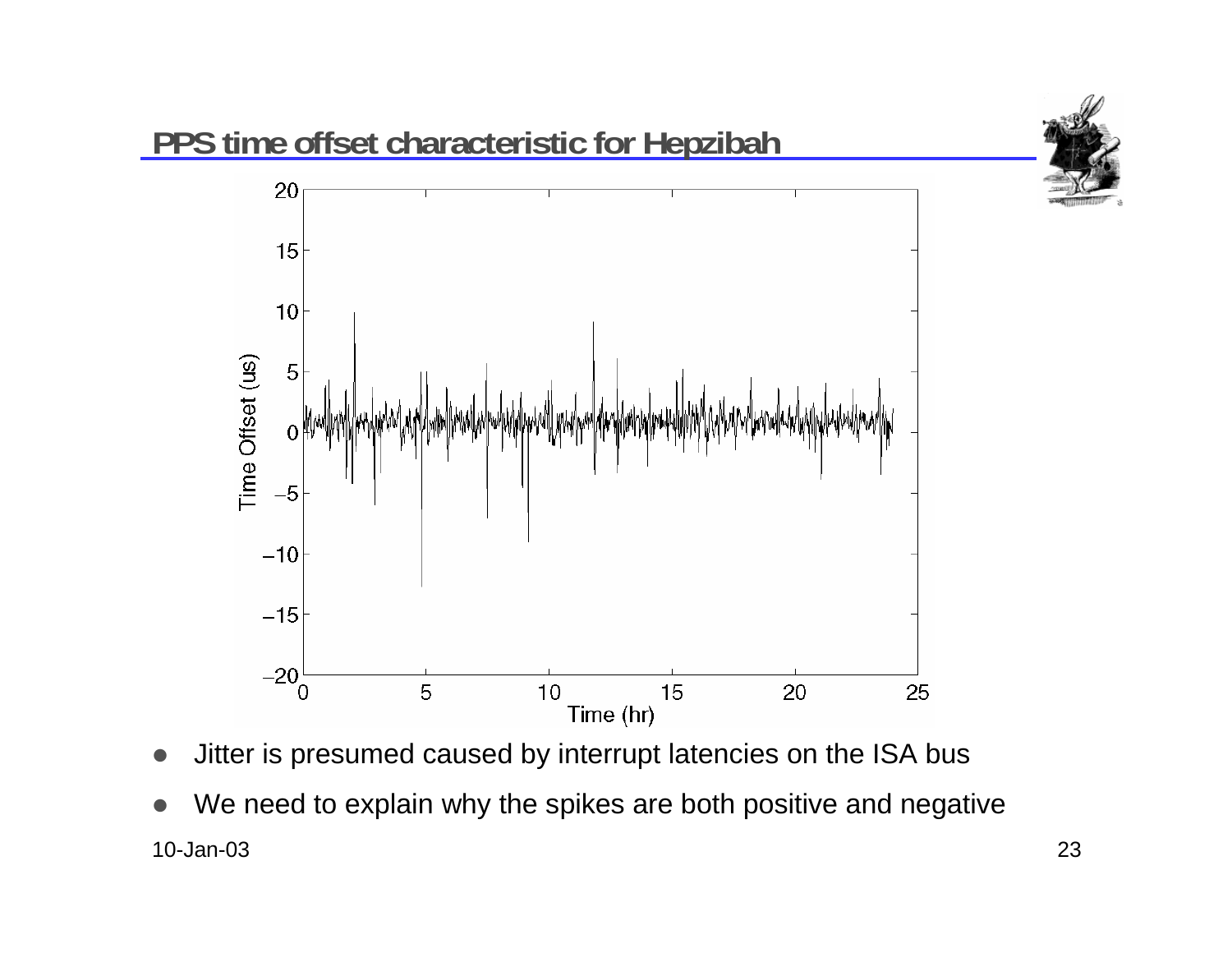

- $\bullet$ Jitter is presumed caused by interrupt latencies on the Sbus
- 10-Jan-03 $3$  and  $24$  $\bullet$ Large negative spikes reflect contention by the radios and network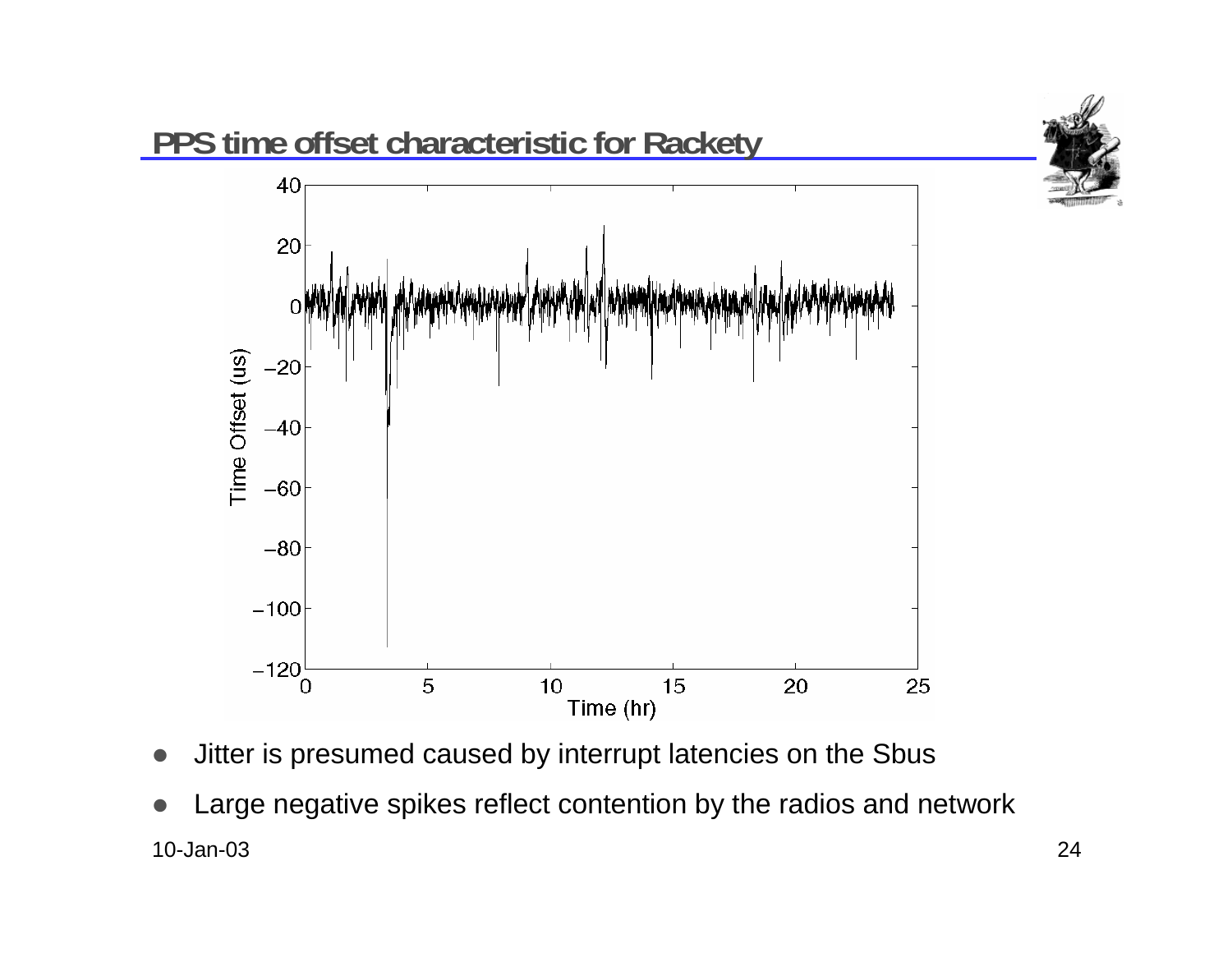

- $\bullet$ Jitter is presumed caused by interrupt latencies on the PCI bus
- 10-Jan-03 $3$  and  $25$  $\bullet$ High flicker noise may be due to SAW phase noise and no PLL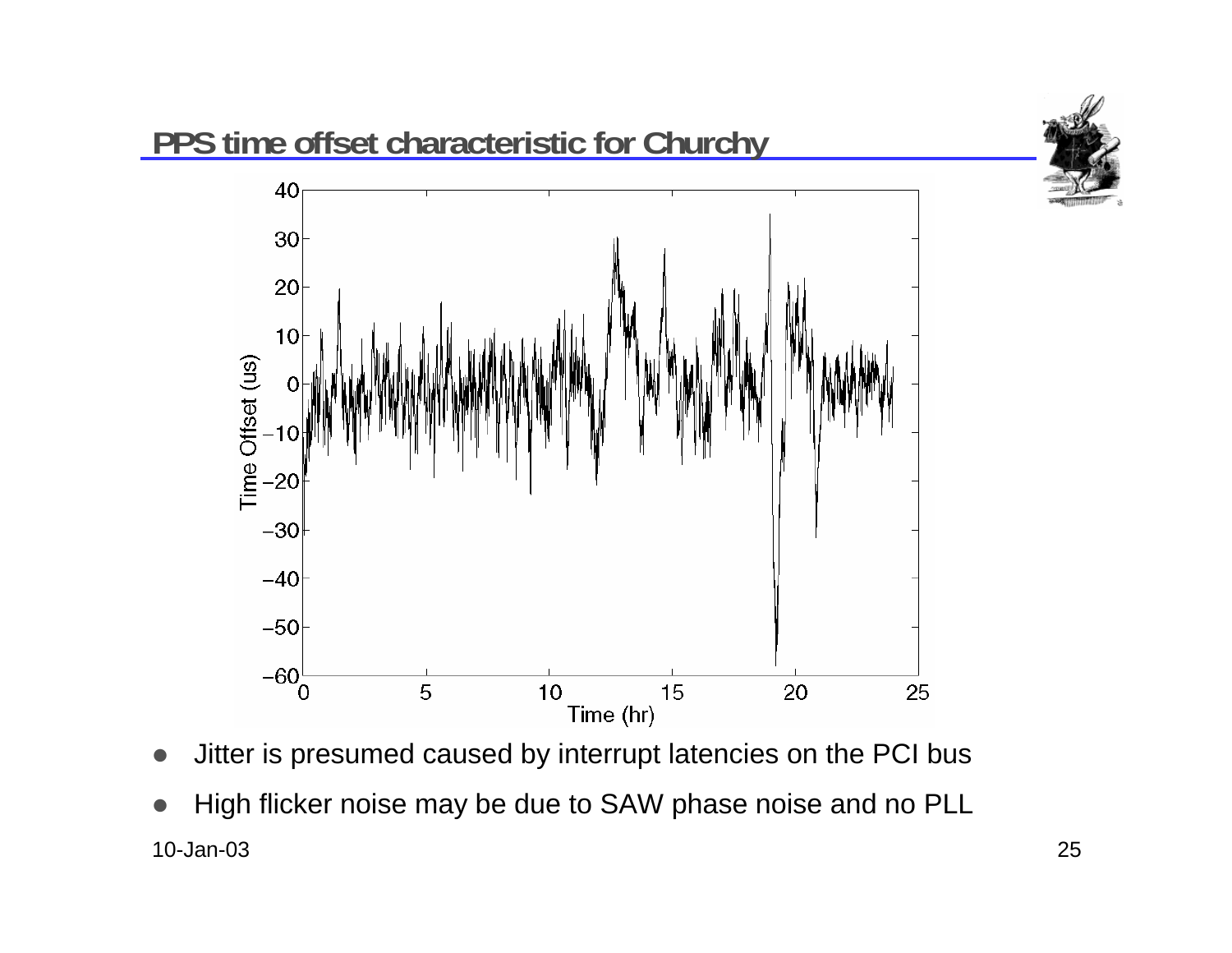

- o NTP is arguably the longest running, continuously operating, ubiquitously available protocol in the Internet
- o USNO and NIST, as well as equivalents in other countries, provide multiple NTP primary servers directly synchronized to national standard cesium clock ensembles and GPS
- o Over 230 Internet primary servers in Australia, Canada, Chile, France, Germany, Israel, Italy, Holland, Japan, Norway, Spain, Sweden, Switzerland, UK, and US - the list goes on
- oOver 100,000 Internet secondary servers and clients all over the world
- oNational and regional service providers BBN, MCI, Sprint, Alternet, etc.
- o Agencies and organizations: US Weather Service, US Treasury Service, IRS, PBS, Merrill Lynch, Citicorp, GTE, Sun, DEC, HP, etc.
- 10-Jan-03 $3$  and  $26$ o Several private networks are reported to have over 10,000 NTP servers and clients; one (GTE) reports in the order of 30,000 NTP-equipped workstations and PCs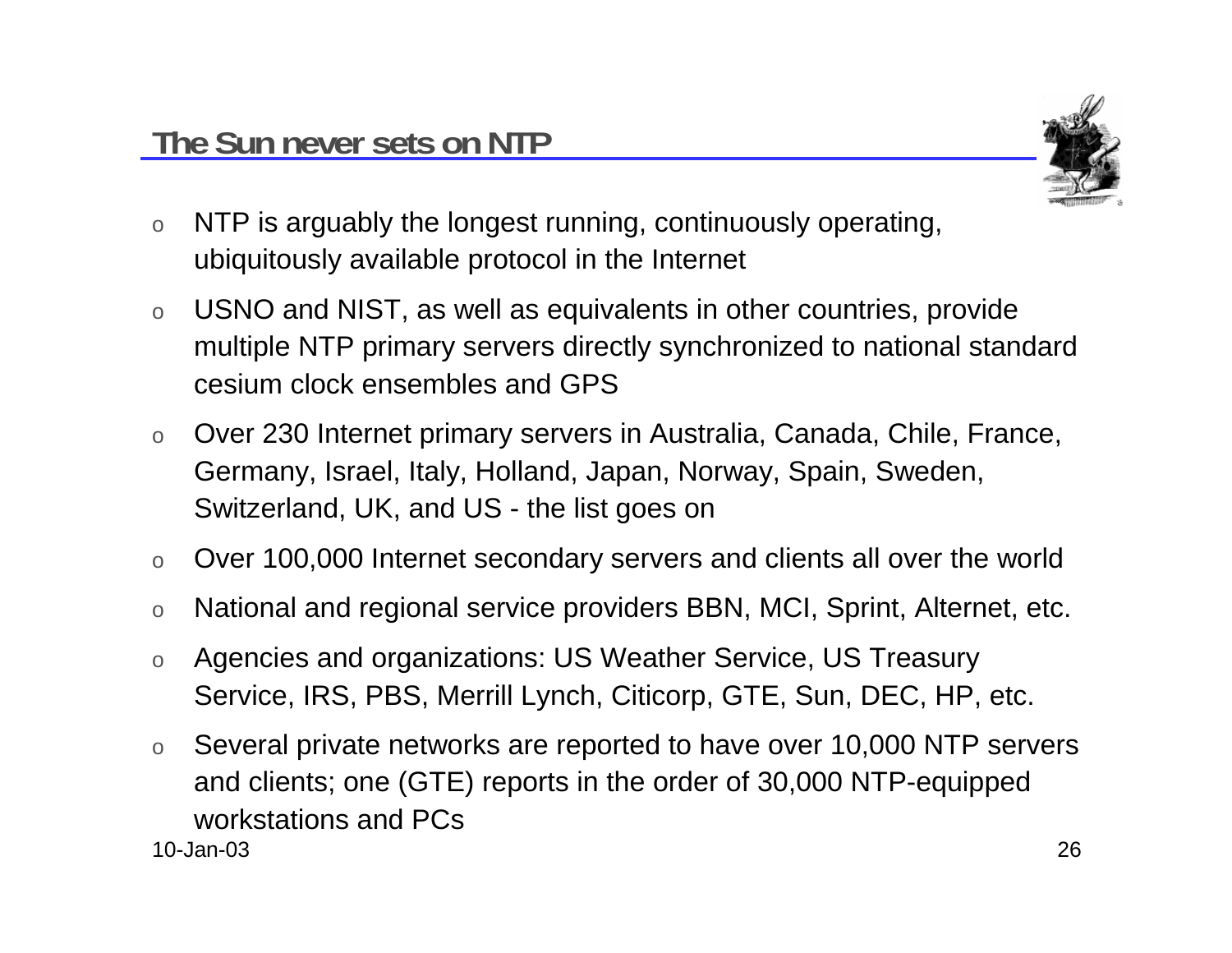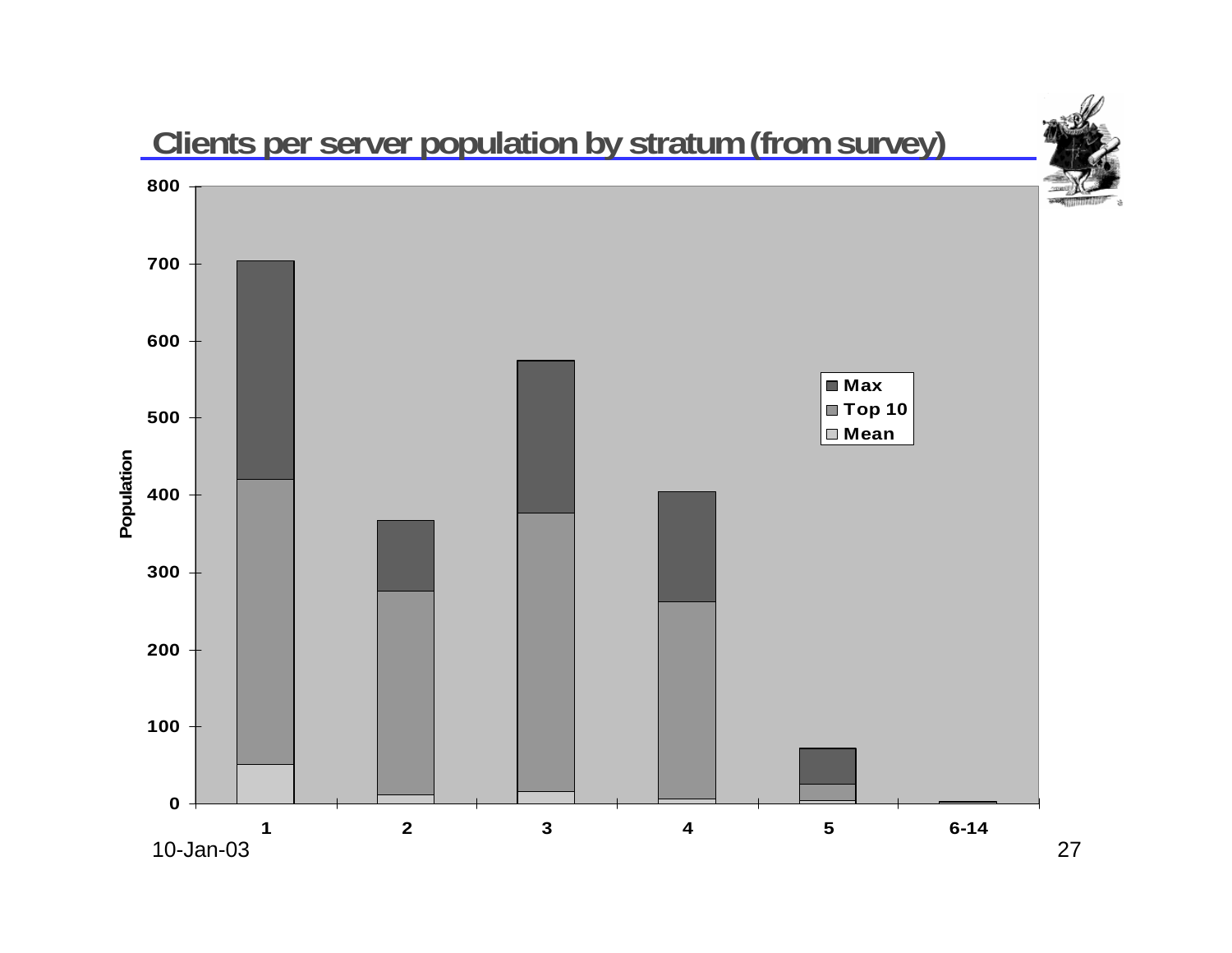## **LUDEL Master Time Facility (MTF)**





Spectracom 8170 WWVB Receiver

Spectracom 8183 GPS Receiver

Spectracom 8170 WWVB Receiver

Spectracom 8183 GPS Receiver Hewlett Packard 105A Quartz Frequency Standard

Hewlett Packard 5061A Cesium BeamFrequency Standard

NTP primary time servers rackety and pogo (elsewhere)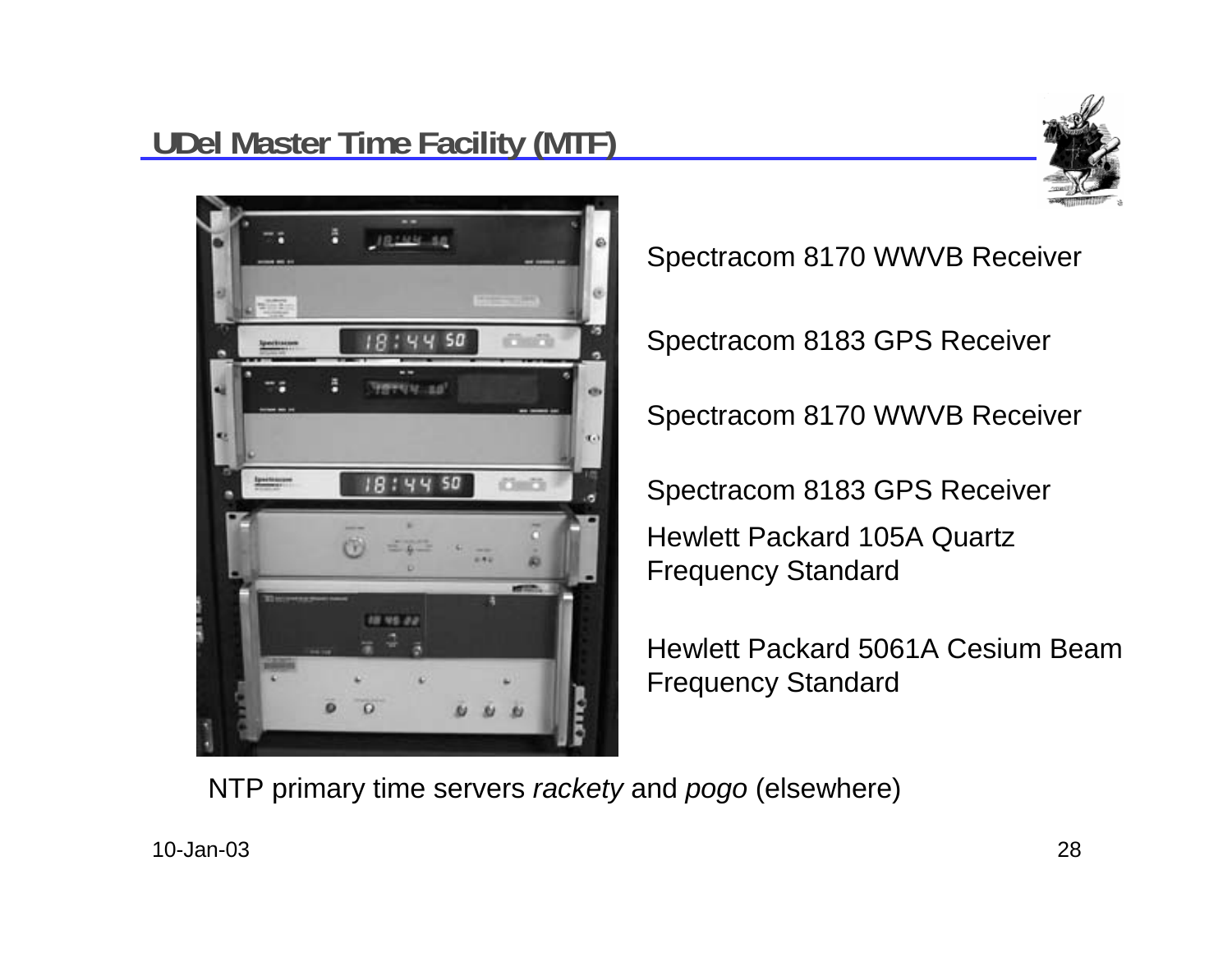#### **Gadget Box PPS interface**





- o Used to interface PPS signals from GPS receiver or cesium oscillator
	- •Pulse generator and level converter from rising or falling PPS signal edge
	- •Simulates serial port character or stimulates modem control lead
- o Also used to demodulate timecode broadcast by CHU Canada
	- •Narrowband filter, 300-baud modem and level converter
- 10-Jan-03 $3$  and  $29$ •The NTP software includes an audio driver that does the same thing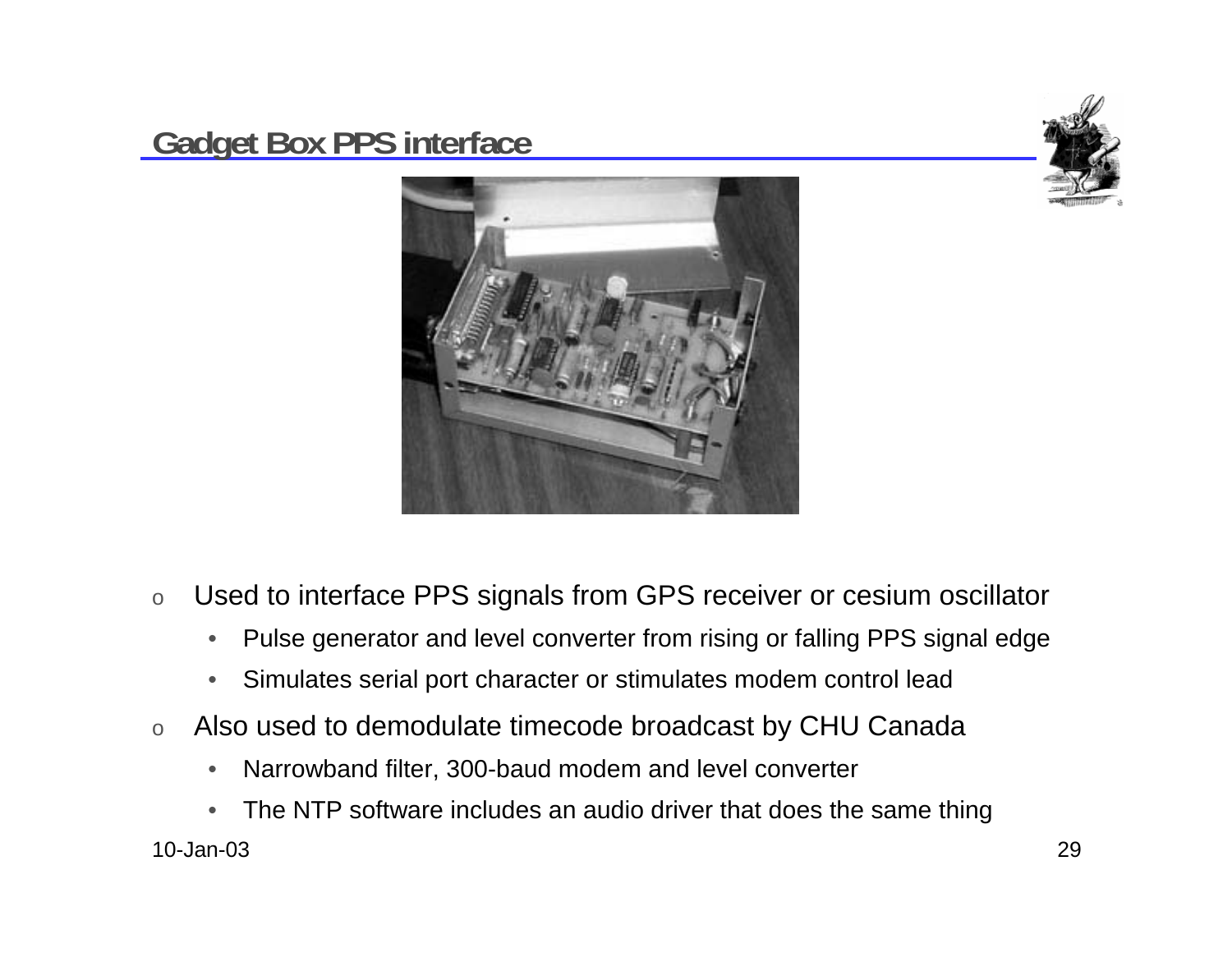## **LORAN-C timing receiver**







- o Inexpensive second-generation bus peripheral for IBM 386-class PC with oven-stabilized external master clock oscillator
	- $\bullet$ Includes 100-kHz analog receiver with D/A and A/D converters
	- • Functions as precision oscillator with frequency disciplined to selected LORAN-C chain within 200 ns of UTC(LORAN) and 10-10 stability
	- $\bullet$  PC control program (in portable C) simultaneously tracks up to six stations from the same LORAN-C chain
- o Intended to be used with NTP to resolve inherent LORAN-C timing ambiguity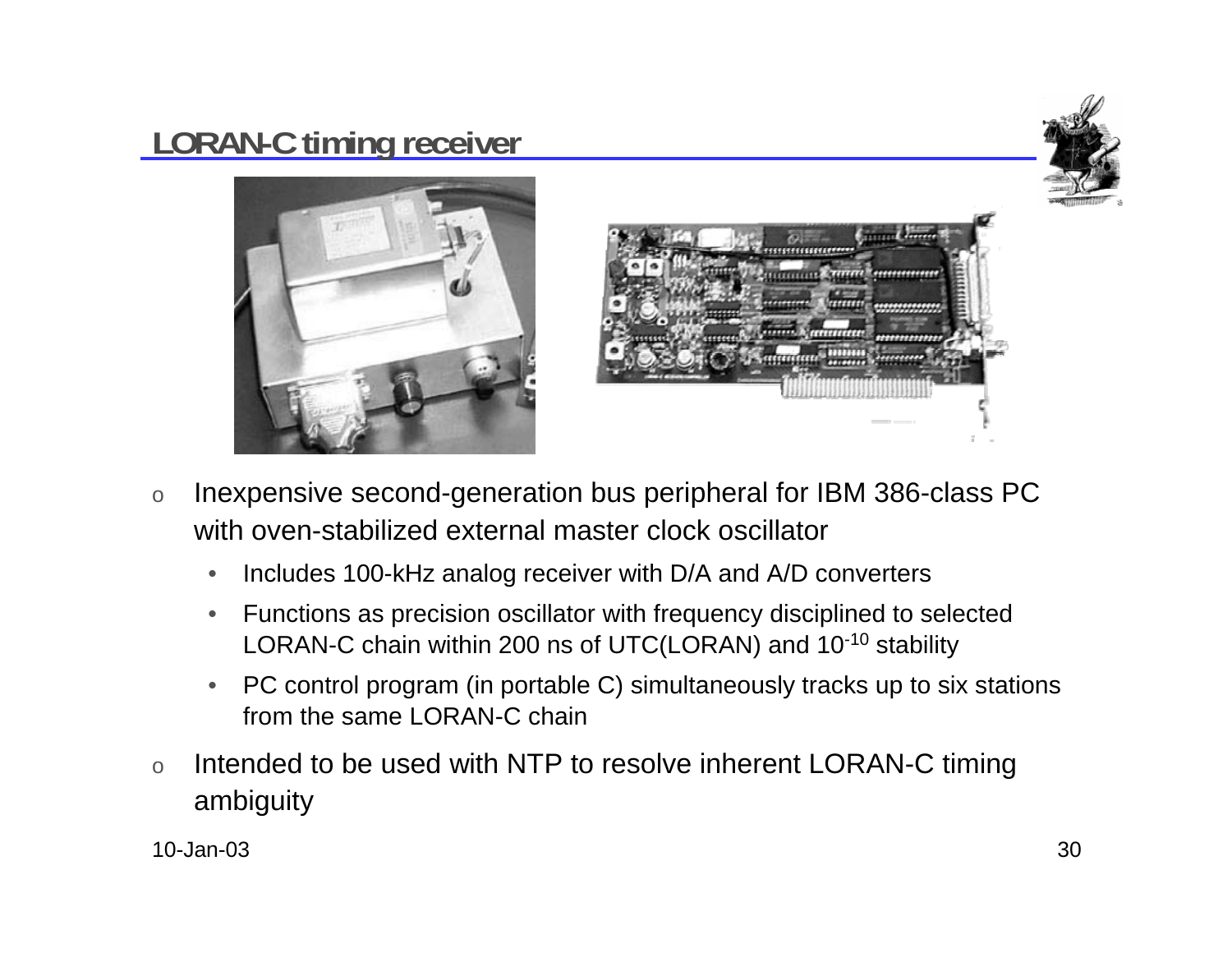#### **Timekeeping in the Interplanetary Internet**



Sir John Tenniel; Alice's Adventures in Wonderland,Lewis Carroll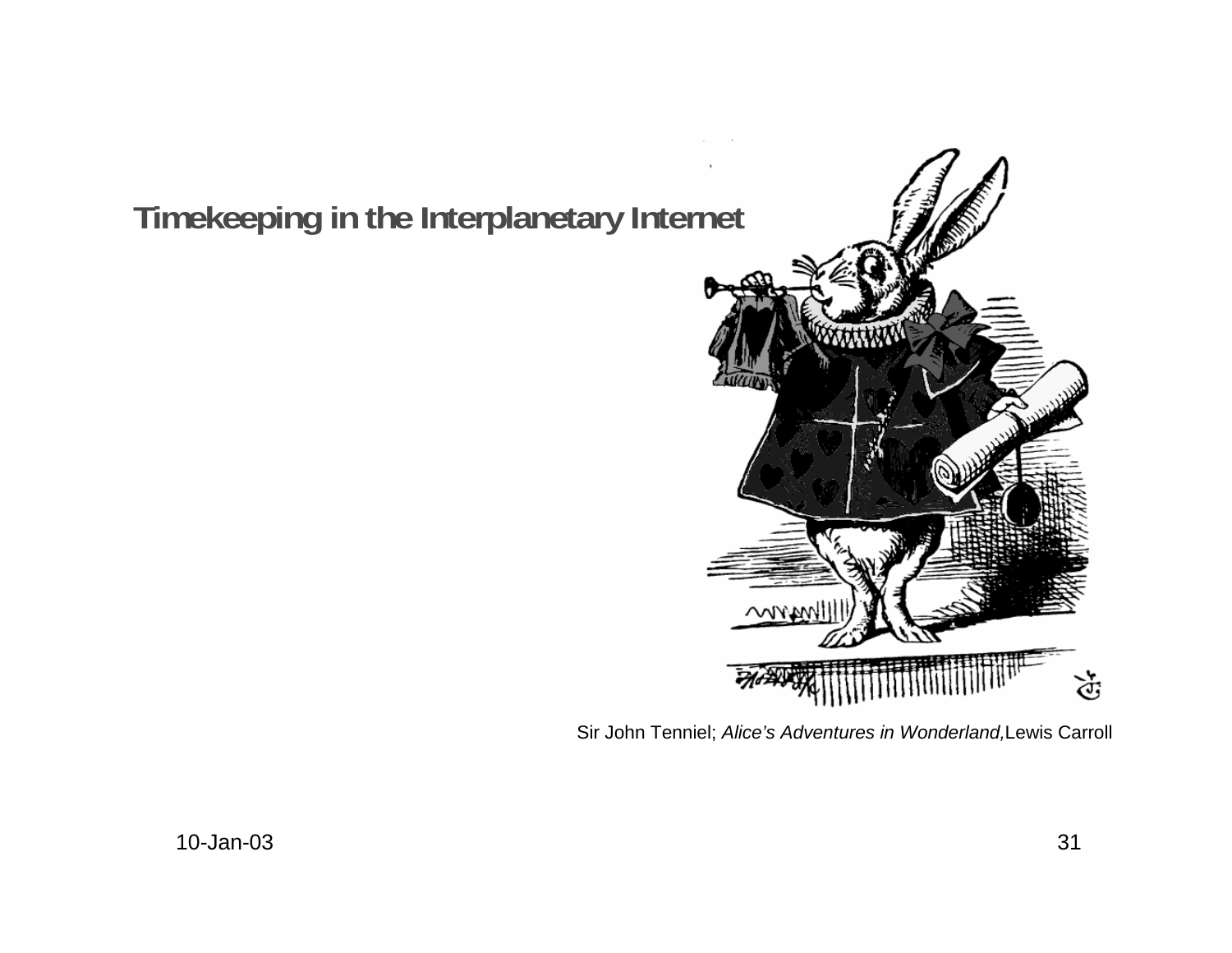

- oResearch program funded by DARPA and NASA
- oNear term emphasis on Mars exploration and mission support
- o Exploration vehicles
	- •Surface base stations and rovers – perform experiments, collect data
	- $\bullet$  Satellite orbiters – relay commands to surface vehicles, retrieve data for later transmission to Earth
	- •Spacecraft – transport orbiters and surface vehicles to Mars
- o Mission support
	- • NASA Deep Space Network (DSN) – three huge antenna farms in California, Spain and Australia, time shared for Mars and other NASA missions
	- • Earth internet – coordinate mission activities, send commands and retrieve data via DSN, disseminate results
	- • MARS internet – communicate between DSN, orbiters and surface vehicles; perform housekeeping functions such as antenna pointing, network routing, ephemeris maintenance and general timekeeping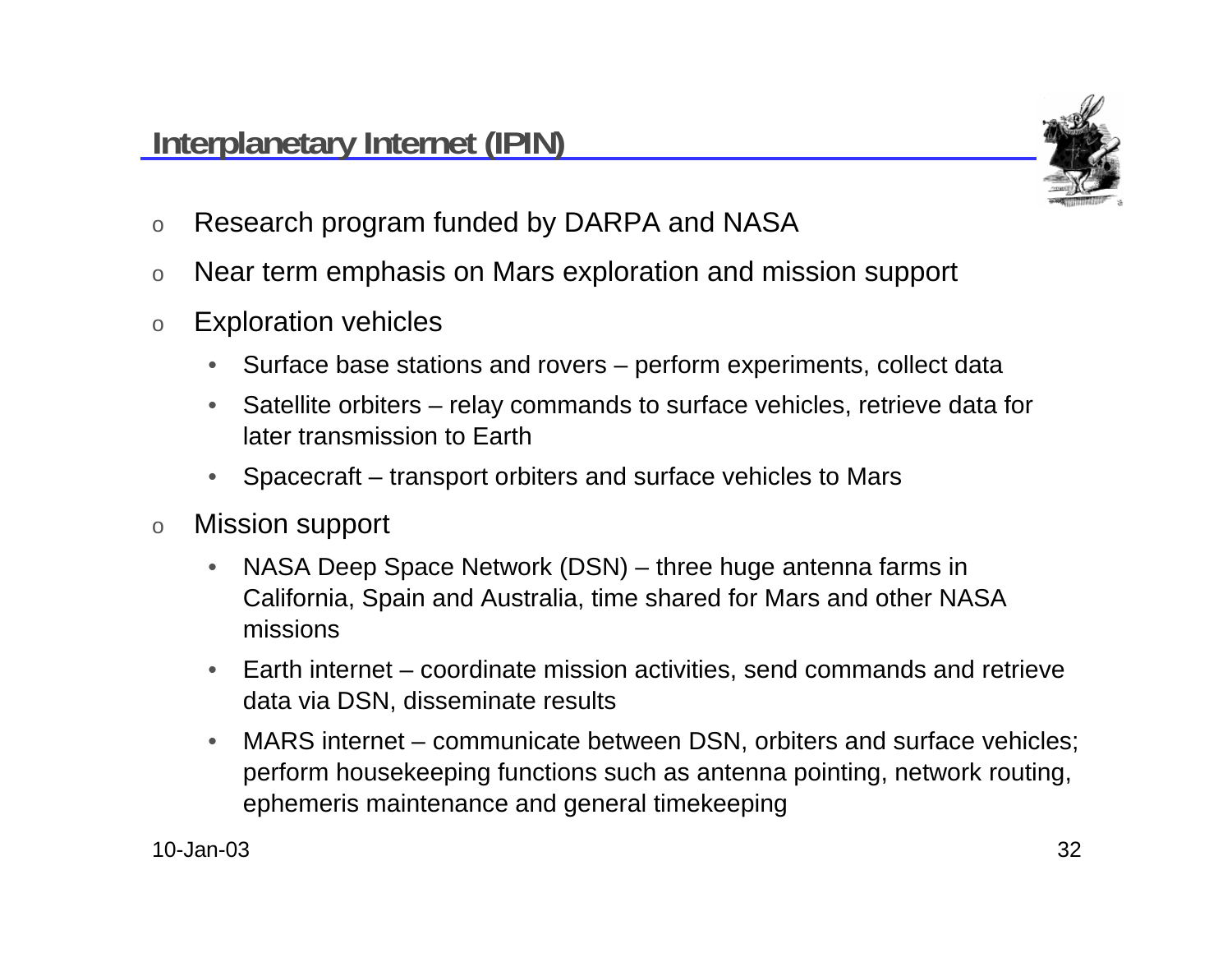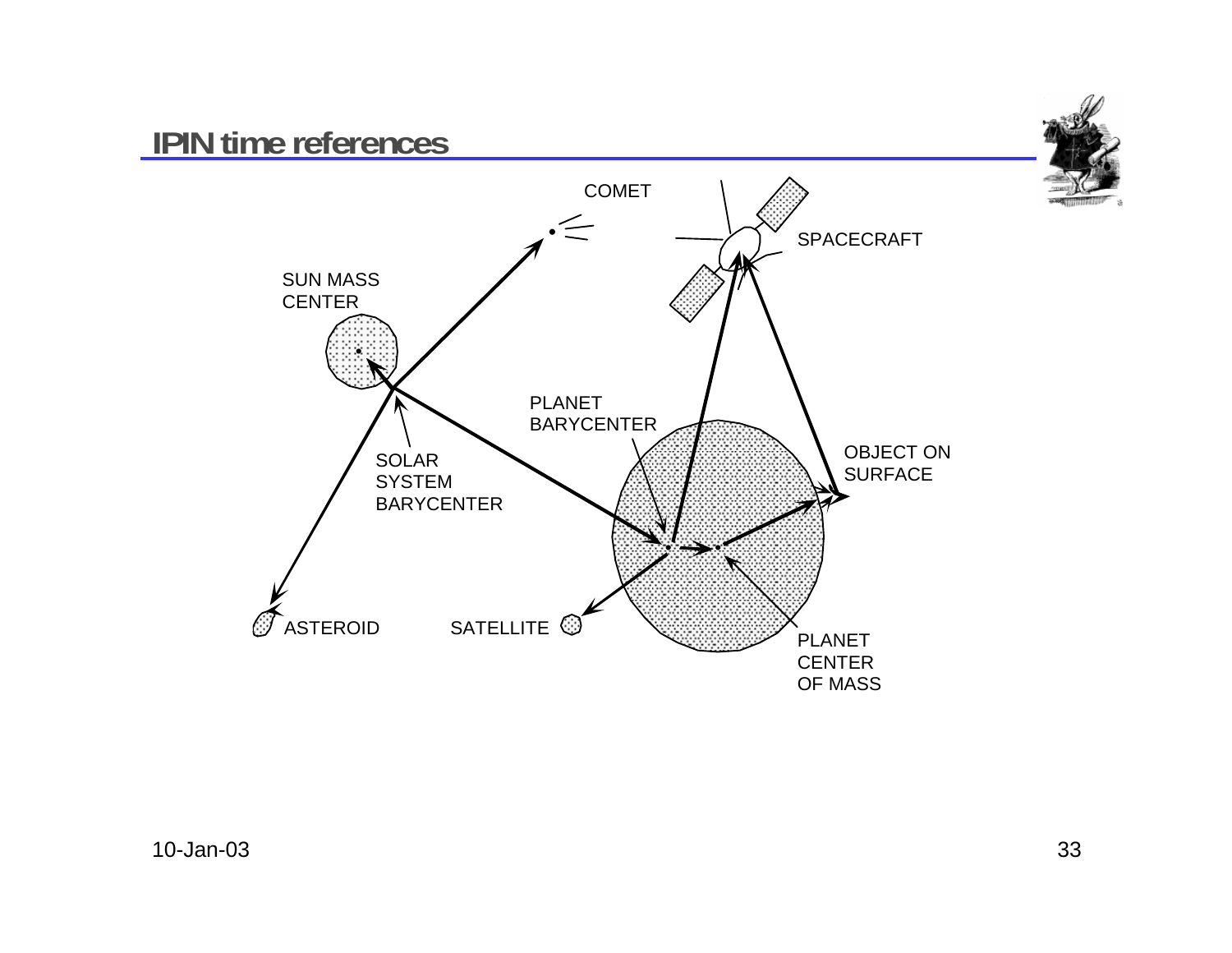

- o Transmission delays between Earth and Mars are variable and in general much longer than in Earth and Mars internets
- o Transmission speeds are highly variable, but in general far slower than Earth internet
- o Spacecraft position and velocity can be predicted accurately, so transmission delays can be predicted
- o Connectivity between Mars surface and orbiters and between Earth and Mars is not continuous, but opportunities can be predicted
- o DSN facilities are shared; connectivity opportunities must be scheduled in advance for each mission
- o Error recovery using retransmissions is impractical; TCP is useful only in Earth internet and Mars internet, but not between Earth and Mars
- o Dependency on Earth-based databases is not practical on Mars, so any databases required must be on or near Mars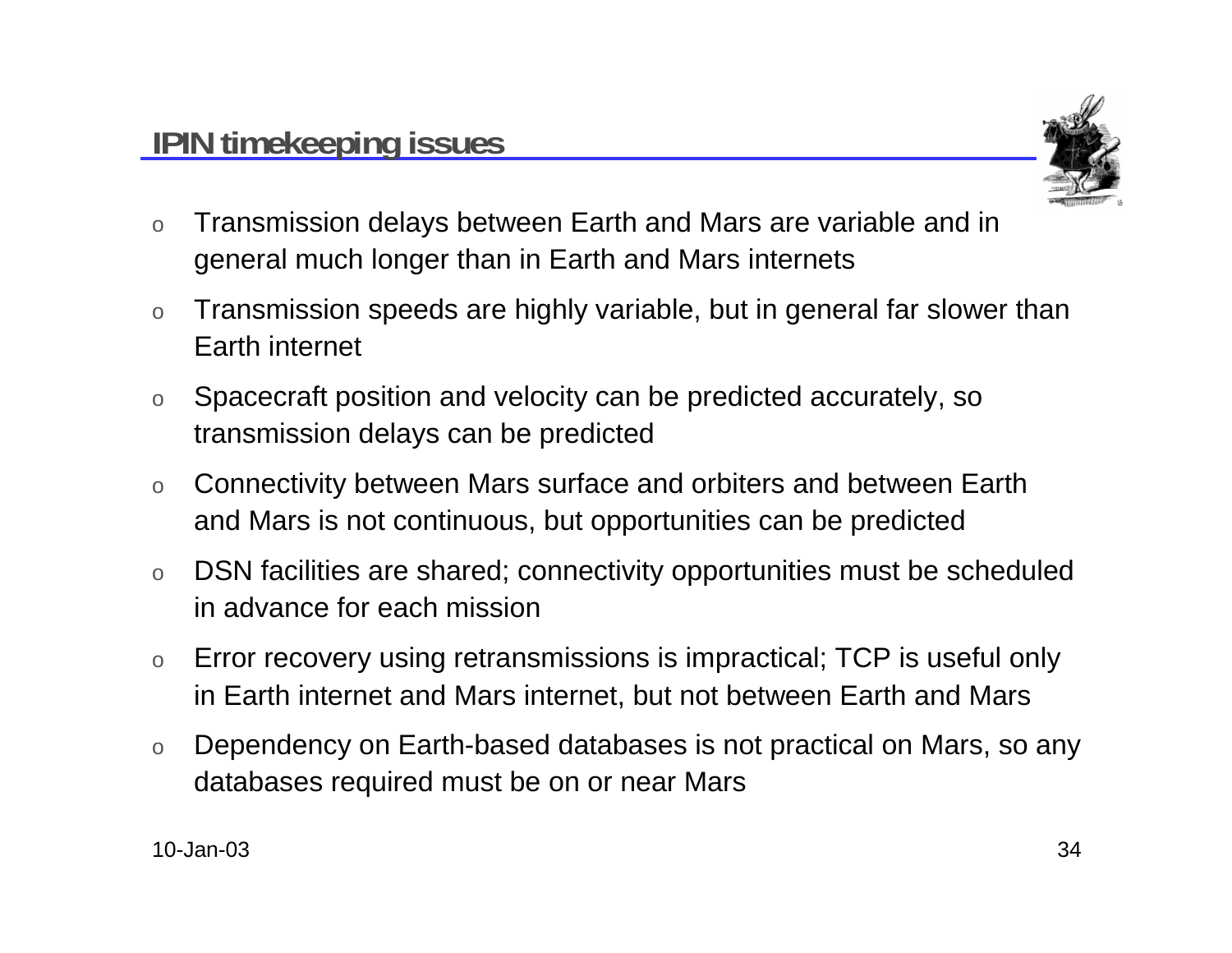

- o Network Time Protocol (NTP) Version 3 Specification RFC-1305
	- $\bullet$ NTPv4 features documented in release notes and reports cited there
- o Simple NTP (SNTP) Version 3 specification RFC-2030
	- •Applicable to IPv4, IPv6 and ISO CNLS
- o List of public NTP time servers (as of May 2001)
	- $\bullet$ 107 active primary (stratum 1) servers
	- •136 active stratum 2 servers
- o NTP Version 4 implementation and documentation for Unix, VMS and Windows
	- •Ported to over two dozen architectures and operating systems
	- •Utility programs for remote monitoring, control and performance evaluation
	- •Complete documentation in HTML format
- o Collaboration resources at http://www.eecis.udel.edu/~mills/resource.htm